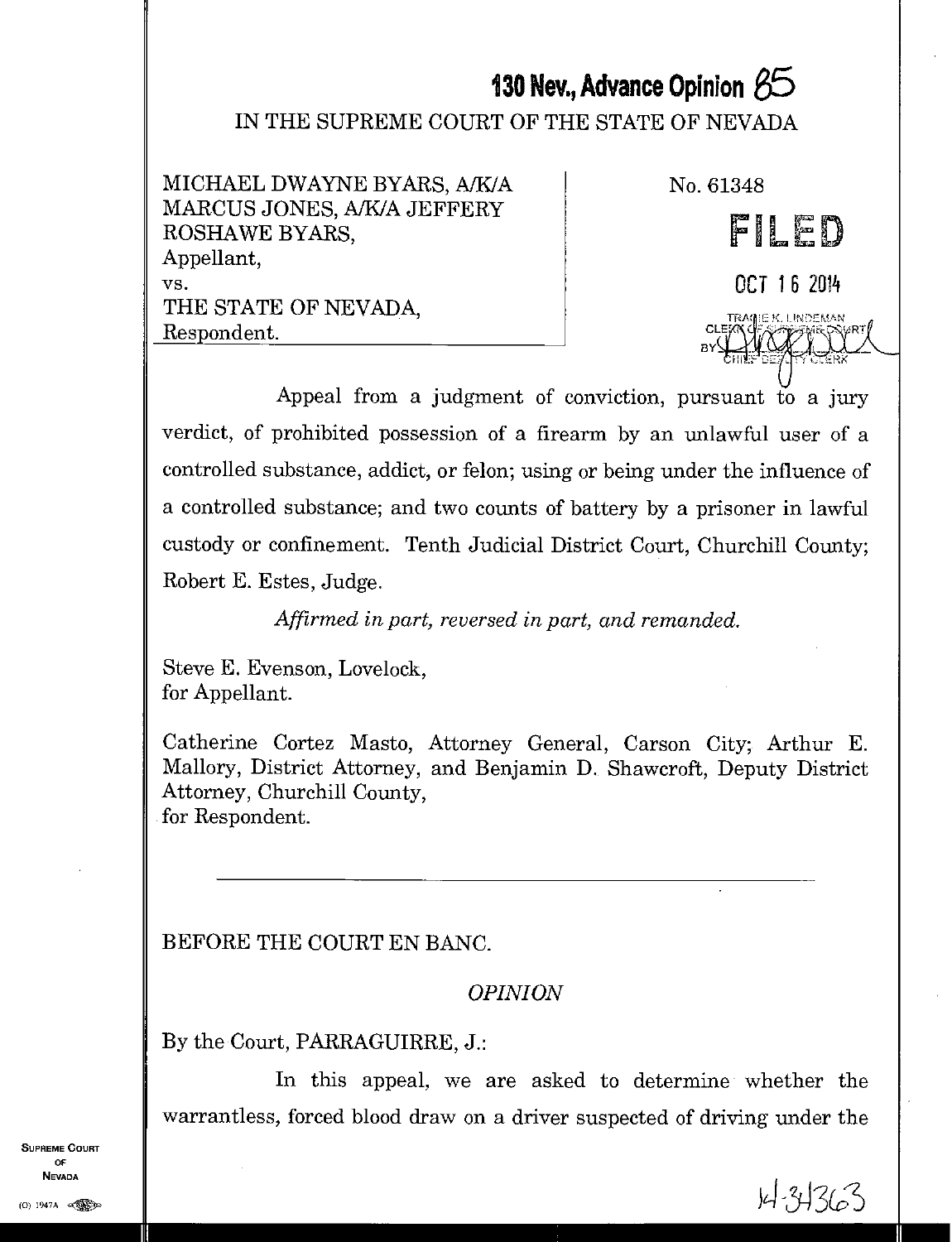influence of a controlled substance violates the Fourth Amendment. In light of the U.S. Supreme Court's decision in *Missouri v. McNeely,* we conclude that the natural dissipation of marijuana in the blood stream does not constitute a per se exigent circumstance justifying a warrantless search. 569 U.S. \_\_, \_\_, 133 S. Ct. 1552, 1568 (2013) (plurality opinion). We further conclude that despite NRS 484C.160, the state's implied consent statute, the blood draw in this case was unlawful because appellant did not submit to the blood draw, and NRS 484C.160(7), which permits officers to use force to obtain a blood sample from a person, is unconstitutional because it permits officers to conduct a search without a warrant, valid consent, or another exception to the warrant requirement. Nevertheless, we conclude that the blood draw was taken in good faith, thus the exclusionary rule does not apply. We therefore conclude that the Fourth Amendment violation does not warrant reversal of the judgment of conviction.

We do, however, reverse the portion of the judgment of conviction finding the defendant guilty on the count of unlawful user of a controlled substance in possession of a firearm. The district court merged that offense with the felon-in-possession count for sentencing and the State concedes on appeal that the district court should not have adjudicated the defendant guilty on both counts.

#### *FACTS*

On January 12, 2012, Nevada Highway Patrol Trooper William Murwin pulled Michael Byars over for speeding on U.S. Highway 50 in Churchill County. Upon approaching Byars, Trooper Murwin smelled marijuana. Byars admitted to having smoked marijuana five hours before. Trooper Murwin performed field sobriety tests and arrested

SUPREME COURT OF NEVADA  $2$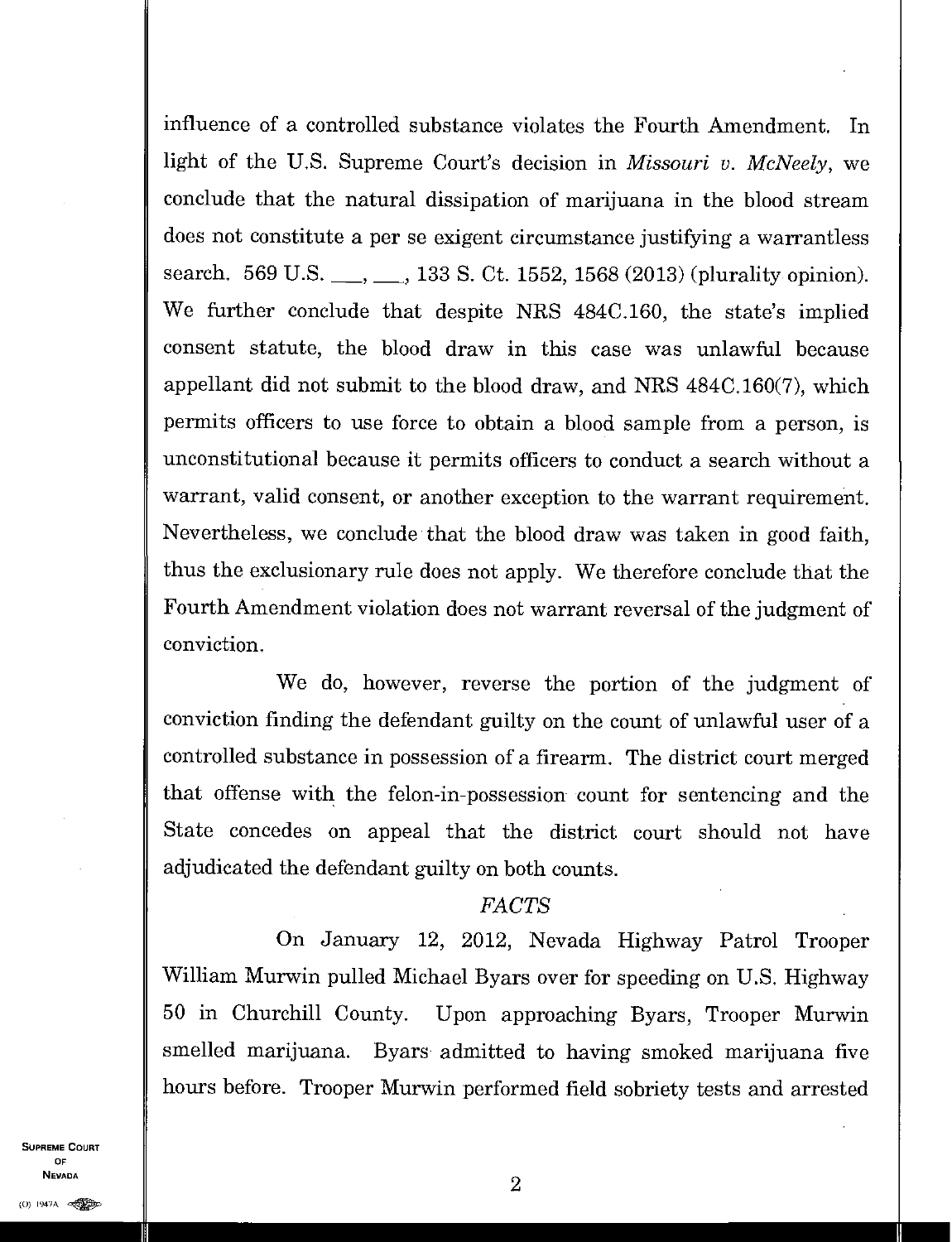Byars on the belief that he was under the influence of a controlled substance.

Trooper Murwin and another trooper performed an inventory search of Byars' car and found a handgun in a storage area of the car. Trooper Murwin then read Byars Nevada's implied consent law and informed Byars that he would perform a blood test. Byars refused to submit to the test, but cooperated with Trooper Murwin until they reached the hospital and the blood draw was actually performed. During the blood draw, Byars struggled, striking Trooper Murwin in the head with his elbow and a sheriff's deputy in the abdomen and side with his legs. The blood draw showed that Byars had THC (tetrahydrocannabinol, the psychoactive constituent of marijuana) in his blood.

The State charged Byars with being an unlawful user of a controlled substance in possession of a firearm, a category B felony under MRS 202.360(1); unlawful use or being under the influence of a controlled substance, a category E felony under NRS  $453.411(3)(a)$ ; two counts of battery by a prisoner in lawful custody or confinement, a category B felony under NRS 200.481(2)(f); and being a felon in possession of a firearm, a category B felony under NRS 202.360(1)(a).

The district court bifurcated Byars' trial for the first four counts and the fifth count, felon in possession of a firearm. During the portion of Byars' trial on the felon-in-possession charge, the State introduced two judgments of conviction for Marcus Jones and then introduced testimony from Byars at a prior justice court appearance that Marcus Jones was his alias and that those convictions were his. The State did not introduce additional evidence identifying Byars as Marcus Jones.

SUPREME COURT OF  $\blacksquare$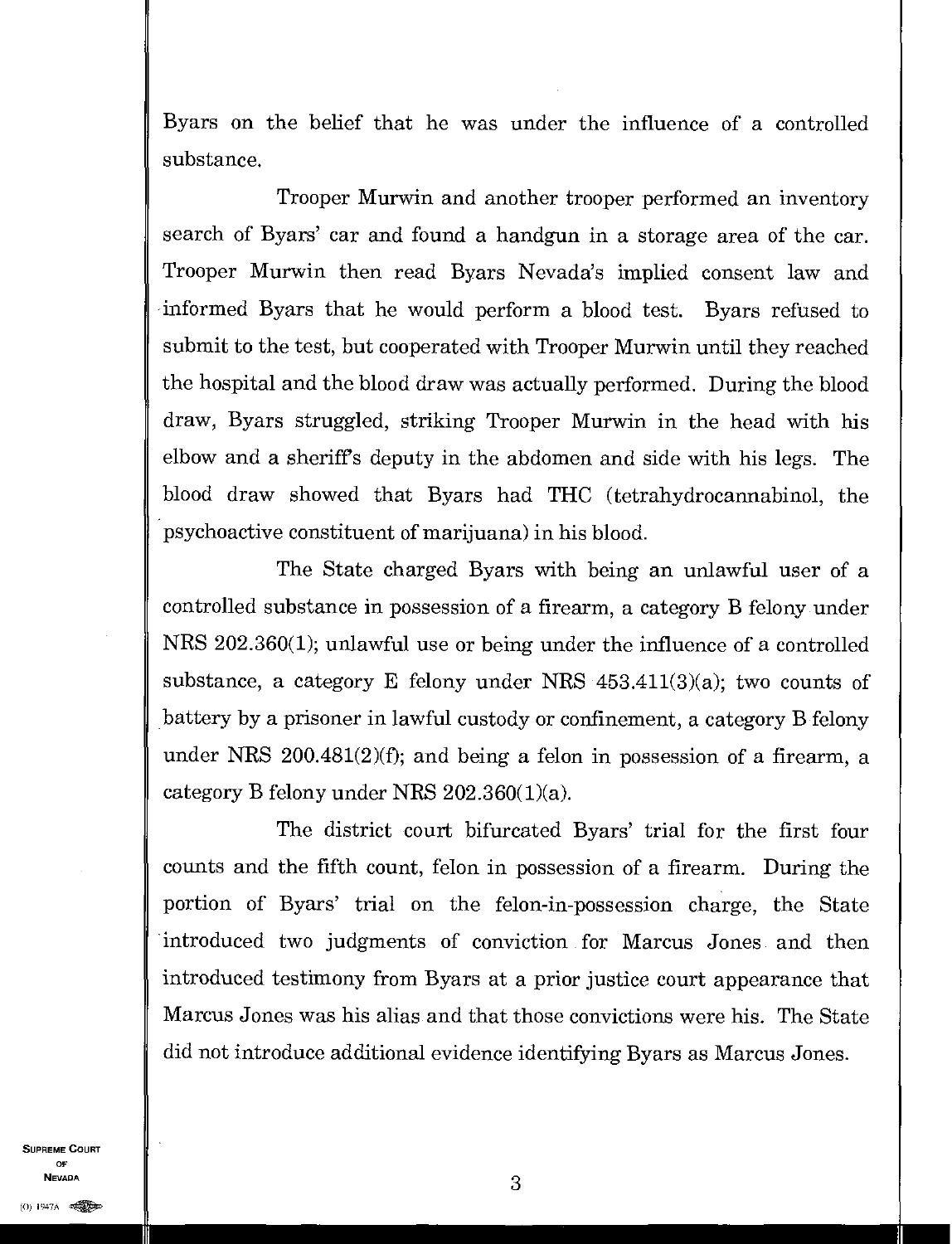Byars was convicted of all counts, and the district court merged Count 1 with Count 5 for purposes of sentencing, imposing a single sentence. In addition, Byars was convicted in a prior proceeding of driving under the influence of a controlled substance, a misdemeanor.

On appeal, Byars argues that: (1) the warrantless blood draw violated the Fourth Amendment prohibition on unreasonable searches and seizures; (2) the "unlawful user of, or addicted to, any controlled substance" element of unlawful possession of a firearm under NRS  $202.360(1)(c)$  cannot be satisfied by proving a single use of a controlled substance; (3) the State did not present sufficient evidence to establish the *corpus delicti* of the felon-in-possession charge; (4) the convictions for misdemeanor DUI and the felony under-the-influence charge violated the Double Jeopardy Clause; (5) the State did not present sufficient evidence to support the battery convictions; (6) Byars was not in custody when the batteries occurred; (7) the district court abused its discretion by denying Byars' motion to sever the charges; and (8) the prosecutor's remarks during closing argument prejudiced Byars' right to a fair trial.

#### *DISCUSSION*

*The warrantless blood draw violated the Fourth Amendment* 

Byars argues that, in light of the U.S. Supreme Court's decision in *Missouri v. McNeely*, 569 U.S. <sub>..., ..., 133 S. Ct. 1552, 1568</sub> (2013) (plurality opinion), the warrantless blood draw violated the Fourth Amendment prohibition on unreasonable searches and seizures. The Fourth Amendment to the United States Constitution and Article 1, Section 18 of the Nevada Constitution protect individuals from unreasonable searches and seizures. A warrantless search is reasonable only where it falls within a recognized exception. *McNeely,* 569 U.S. at , 133 S. Ct. at 1558. The State argues that the warrantless search in

SUPREME COURT OF  $\frac{1}{4}$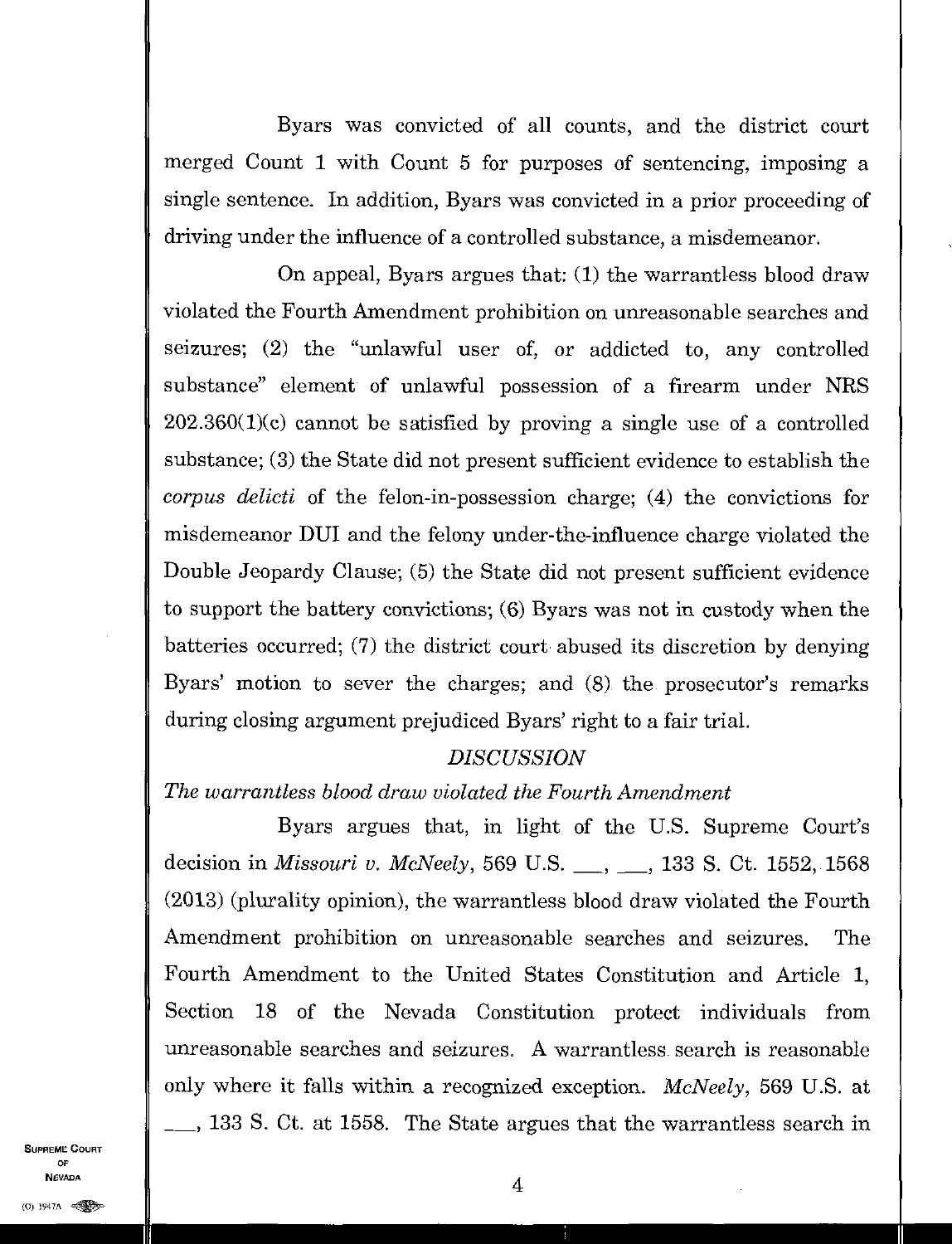this case was reasonable under either of two exceptions: exigent circumstances and consent.

*The exigent circumstances exception to the warrant requirement does not apply* 

The exigent circumstances exception to the warrant requirement applies where "the exigencies of the situation make the needs of law enforcement so compelling that a warrantless search is objectively reasonable under the Fourth Amendment.<sup>"</sup> *Id.* at <sub>1</sub>, 133 S. Ct. at 1558 (quoting *Kentucky v. King*, 563 U.S. <sub>..., ..., 131 S. Ct. 1849,</sub> 1856 (2011)). Applying that exception, the U.S. Supreme Court upheld the constitutionality of a warrantless blood draw in *Schmerber v. California,*  where an officer reasonably believed that the delay involved in securing a warrant would result in the dissipation of alcohol in a driver's blood. 384 U.S. 757, 772 (1966). Some courts "interpreted *Schmerber* as concluding that the naturally rapid dissipation of alcohol in the bloodstream creates an emergency that justifies a warrantless blood draw." *State v. Shriner,*  751 N.W.2d 538, 546-47 & 547 n.11 (Minn. 2008) (discussing majority and minority views of *Schmerber*), abrogated by McNeely, 569 U.S. at <sub>1</sub>, 133 S. Ct. at 1568; *see also State v. Smith,* 105 Nev. 293, 296, 774 P.2d 1037, 1039 (1989) (citing *Schmerber* in support of the conclusion that warrantless administration of a breath test did not violate the Fourth Amendment "because evidence such as breath samples may be lost if not immediately seized"). Other courts, however, understood *Schmerber* to require a review of the totality of the circumstances, not just the rapid dissipation of alcohol, to determine whether there was an exigency. *See, e.g., State v. Rodriguez,* 156 P.3d 771 (Utah 2007). The Supreme Court recently resolved this split of authority in *McNeely,* holding that the natural dissipation of alcohol from the bloodstream is a relevant

SUPREME COURT OF NEVADA  $\vert$  5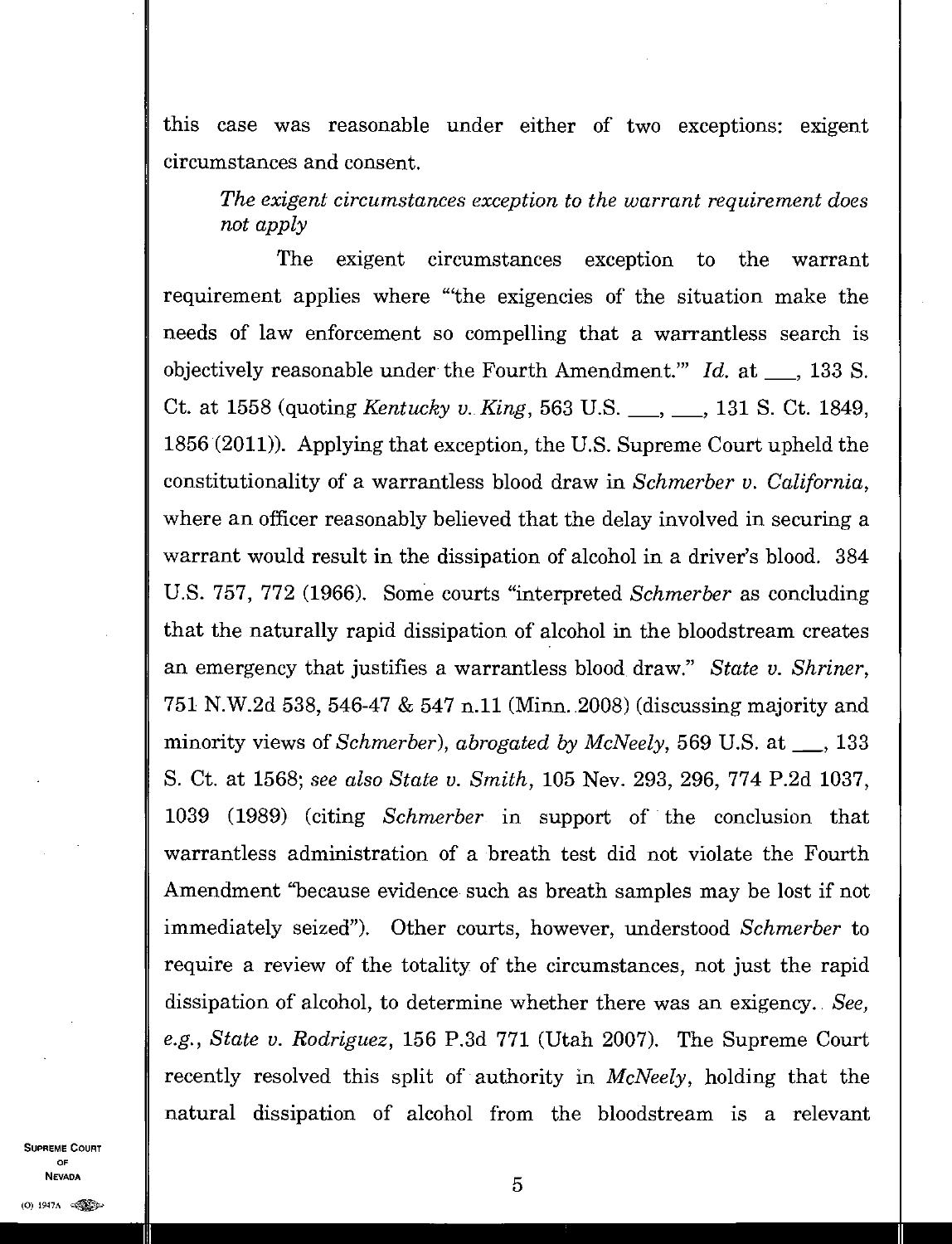consideration in an exigent circumstances analysis but is not a per se exigent circumstance that justifies an exception to the Fourth Amendment's warrant requirement for nonconsensual blood draws in drunk-driving cases.  $569$  U.S. at  $\_\_$ , 133 S. Ct. at 1568.

The *McNeely* Court reasoned that a per se rule of exigency based on the natural dissipation of alcohol is inappropriate because it would apply the exception in circumstances that are inconsistent with the policy justifications that make a warrantless search based on an exigency reasonable.  $Id.$  at  $\_\_$ , 133 S. Ct. at 1560-63. The Court observed that a warrantless search in exigent circumstances is reasonable because "there is compelling need for official action and no time to secure a warrant." *Id.*  at , 133 S. Ct. at 1559 (quoting *Michigan v. Tyler,* 436 U.S. 499, 509 (1978)). Accordingly, there is no justification for applying the exigent circumstances exception when "officers can reasonably obtain a warrant before a blood sample can be drawn without significantly undermining the efficacy of the search." *Id.* at \_\_, 133 S. Ct. at 1561.

The Court reiterated that the question of the reasonableness of a warrantless search should be answered on a case-by-case basis considering the totality of the circumstances. *Id.* at  $\_\_$ , 133 S. Ct. at 1563. The case, however, did not lend itself to development of the various factors that might inform a decision about the reasonableness of a warrantless blood draw because Missouri had not offered any argument based on the totality of the circumstances, such as whether a warrant could be obtained within a reasonable amount of time.  $Id.$  at  $\_\_$ , 133 S. Ct. 1568 (explaining that "the arguments and the record [did] not provide the Court with an adequate analytic framework for a detailed discussion of all the relevant factors that can be taken into account in determining

SUPREME COURT OF  $\blacksquare$ **(1947A NEVADA**<br>(0) 1947A external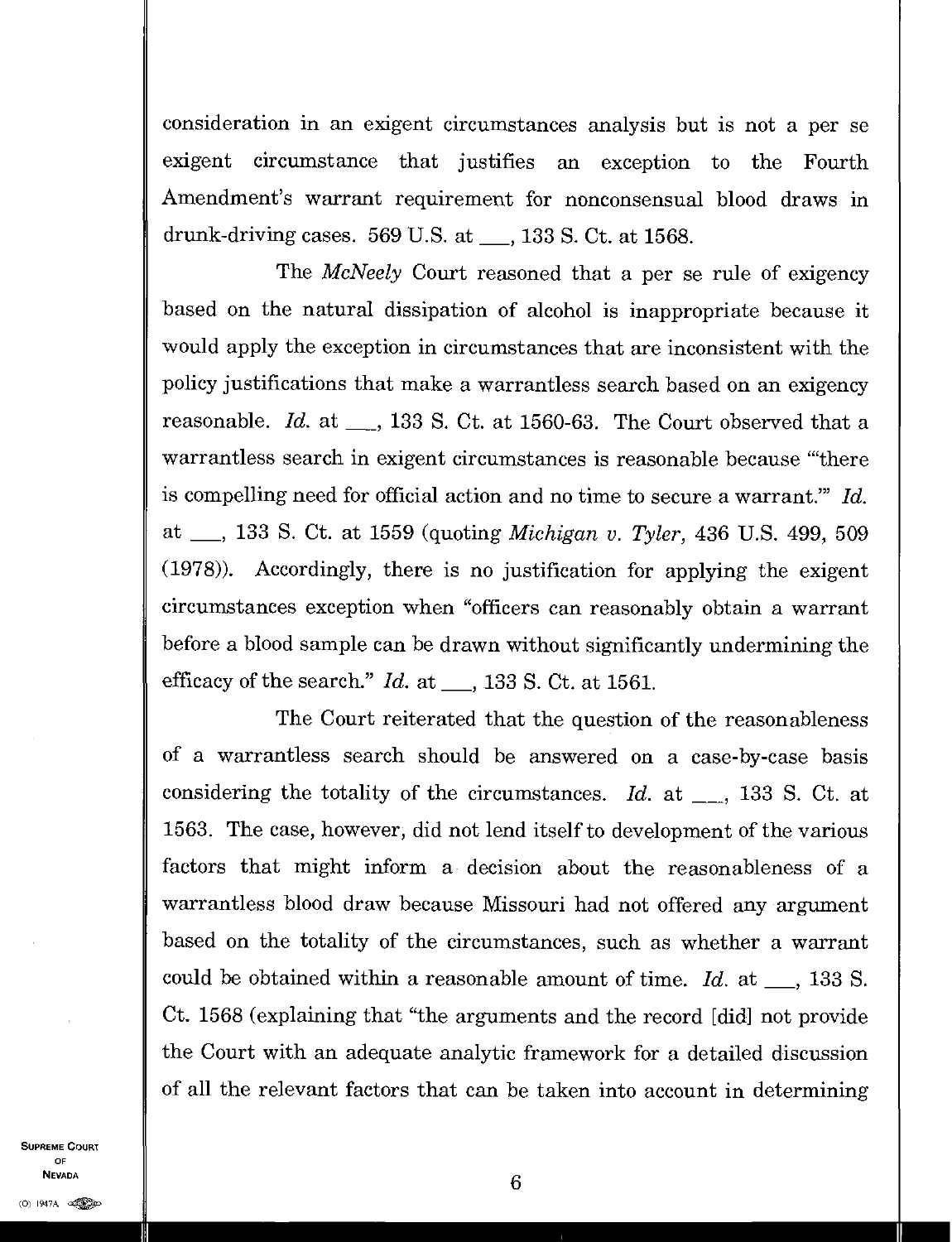the reasonableness of acting without a warrant"). Because the totality of the circumstances was not litigated in the case, the Court affirmed the Missouri Supreme Court's decision that there were no exigent circumstances and that the warrantless blood draw was unconstitutional. *Id.* 

Although *McNeely* involves alcohol intoxication and this case involves marijuana, we conclude that the reasoning of *McNeely* applies here and that, like the natural dissipation of alcohol, the natural dissipation of THC from the blood does not create a per se exigency. Looking to the totality of the circumstances, we conclude that the State failed to establish exigent circumstances to justify the warrantless blood draw. First, the State did not demonstrate that waiting for a warrant would result in losing evidence of Byars' intoxication. In fact, there is reason to believe that traces of marijuana in the bloodstream would take longer to dissipate than alcohol, thus the fact that Byars was suspected of marijuana use instead of alcohol use militates in favor of finding that there were no exigent circumstances justifying the warrantless search.' *See State v. Jones,* 111 Nev. 774, 776, 895 P.2d 643, 644 (1995) (noting that cocaine had a slower dissipation rate than alcohol in holding that a warrant was required before performing a blood test on a pedestrian suspected of being under the influence of a controlled substance).

SUPREME COURT OF<br>Nevada  $\blacksquare$ 

<sup>&#</sup>x27;The State's toxicologist testified that Byars had 4.5 nanograms of THC per milliliter of blood, which is 2.5 nanograms higher than the statutory amount for intoxication. NRS  $484C.110(3)(g)$ . According to the toxicologist, 4.5 nanograms "probably represent[s] the tail-end of the smoking." Even though Byars had stated that he smoked five hours prior, there are no facts in the record establishing that the evidence would dissipate significantly before a warrant could be obtained.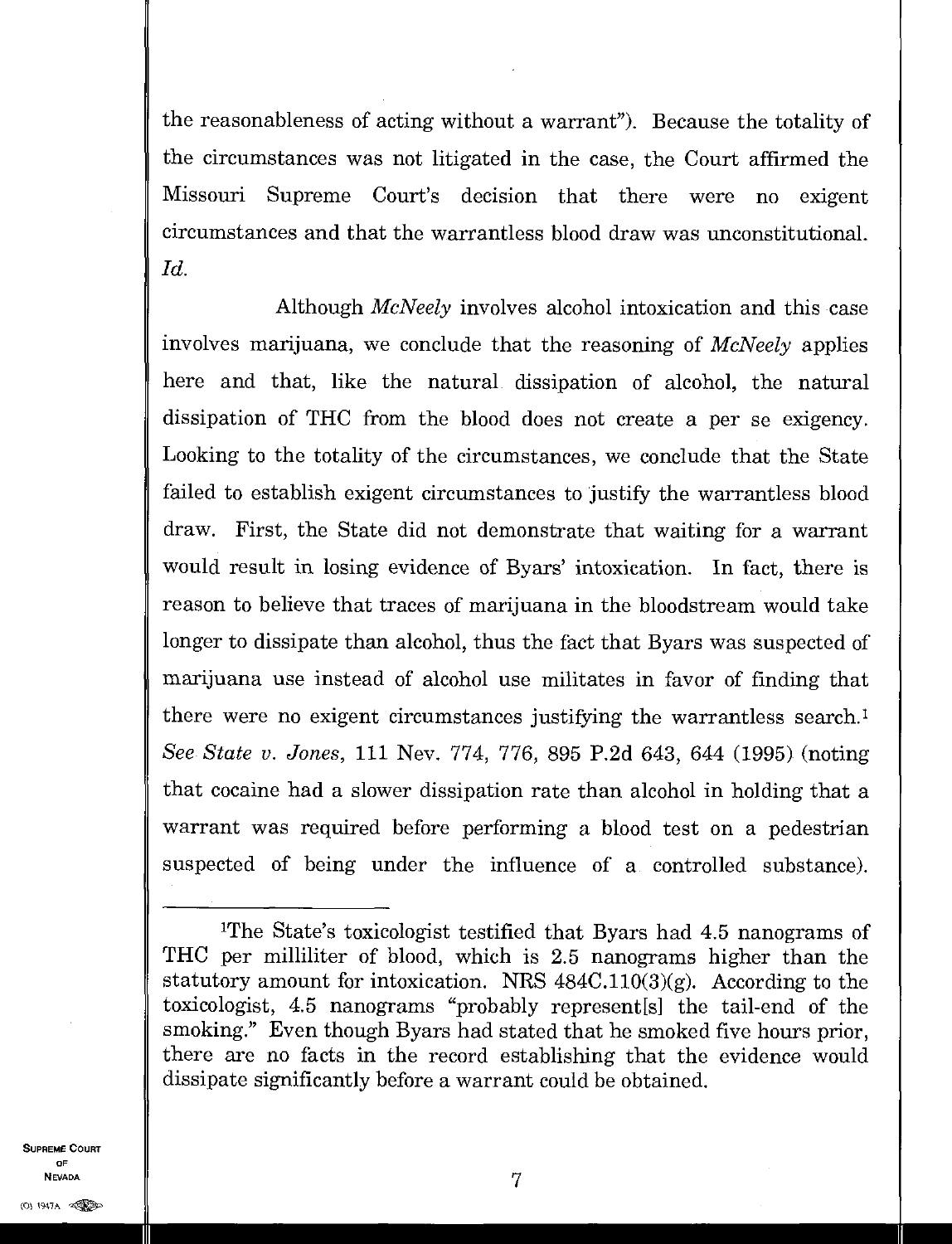Furthermore, the facts in the record suggest that time was not a factor in the officer's decision to take Byars' blood without a warrant. According to Trooper Murwin, he waited about 30 minutes before a second K-9 officer arrived to sniff the car for drugs, then drove Byars to a hospital to have the blood collected, which Trooper Murwin acknowledged to be a lengthy process. There is no indication in the record that Trooper Murwin was prevented from seeking a warrant telephonically or that time was of the essence in securing the blood. There is also no indication in the record that the length of the warrant process would endanger the evidence Trooper Murwin sought to collect. And we have held that delays in securing warrants do not factor into the exigent circumstances analysis. *Jones*, 111 Nev. at 776, 895 P.2d at 644.<sup>2</sup> Accordingly, we conclude that the warrantless blood draw in question was not justified by the exigent circumstances exception to the warrant requirement.

# *The consent exception to the warrant requirement does not apply*

The State argues that even if the natural dissipation of THC does not create an exigent circumstance, the search was reasonable based on consent as provided by the implied consent statute, NRS 484C.160(1). Consent to a search also provides an exception to both the Fourth Amendment's probable cause and warrant requirements. *Schneckloth v.* 

SUPREME COURT OF  $\sim$  8

<sup>2</sup>Byars argues that *Jones* supports this court creating a per se warrant requirement where controlled substance use is suspected due to the slower dissipation rate of some controlled substances. Although we recognize that *Jones* supports our conclusion that a warrant was required in this particular case, we note that a case-by-case examination of the totality of the circumstances is still the appropriate way to determine whether a warrant is required, especially given the lack of any empirical data on the dissipation rate of THC in this case.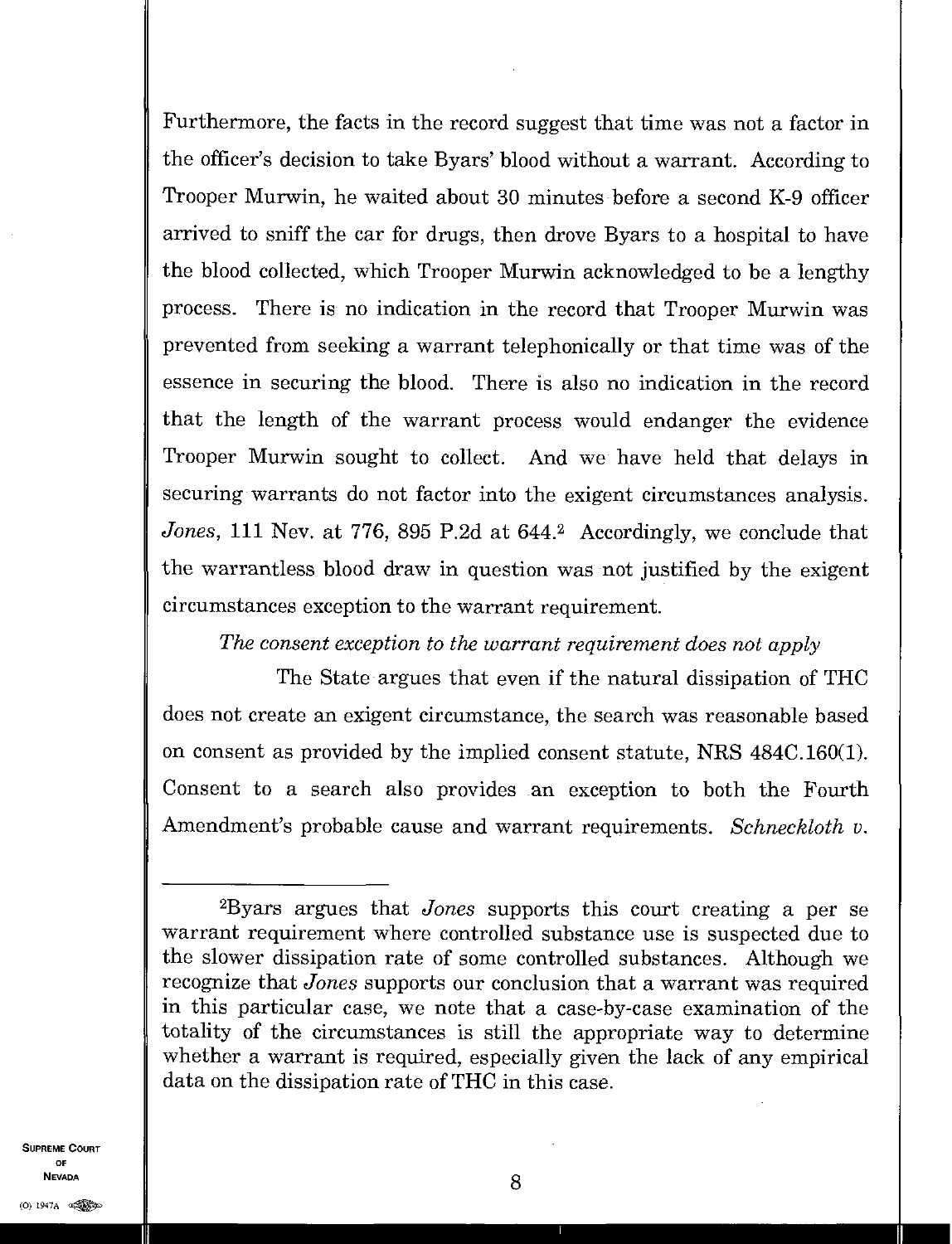*Bustamonte,* 412 U.S. 218, 219 (1973). Byars argues that he did not consent and that NRS 484C.160(7), which allows a police officer to use reasonable force to take a driver's blood where the officer has a reasonable belief that the driver was under the influence of alcohol or a controlled substance, is unconstitutional.

We review the constitutionality of a statute de novo. *Sheriff v. Burdg,* 118 Nev. 853, 857, 59 P.3d 484, 486 (2002). We presume that a statute is constitutional, thus the party challenging a statute has a heavy burden to show that it is unconstitutional. *Id.* We have never addressed whether a forced blood draw taken pursuant to NRS 484C.160(7) is constitutional.

According to the State, even though Byars refused to submit to the blood draw, he had consented to it by choosing to drive on Nevada roads. MRS 484C.160(1) provides that "any person who drives or is in actual physical control of a vehicle on a highway or on premises to which the public has access shall be deemed to have given his or her consent to an evidentiary test of his or her blood, urine, breath or other bodily substance" if a police officer has reasonable grounds to believe that the person was driving or in actual physical control of a vehicle while under the influence of alcohol or a controlled substance or was engaging in other conduct prohibited by certain statutes. If a driver does not submit to a test and the police officer has reasonable grounds to believe that the person was under the influence of alcohol or a controlled substance or engaging in other specified conduct, "the officer may direct that reasonable force be used to the extent necessary to obtain samples of blood from the person to be tested." NRS 484C.160(7).

SUPREME COURT OF  $\overline{9}$  $N$ evada<br>(0) 1947a  $\otimes$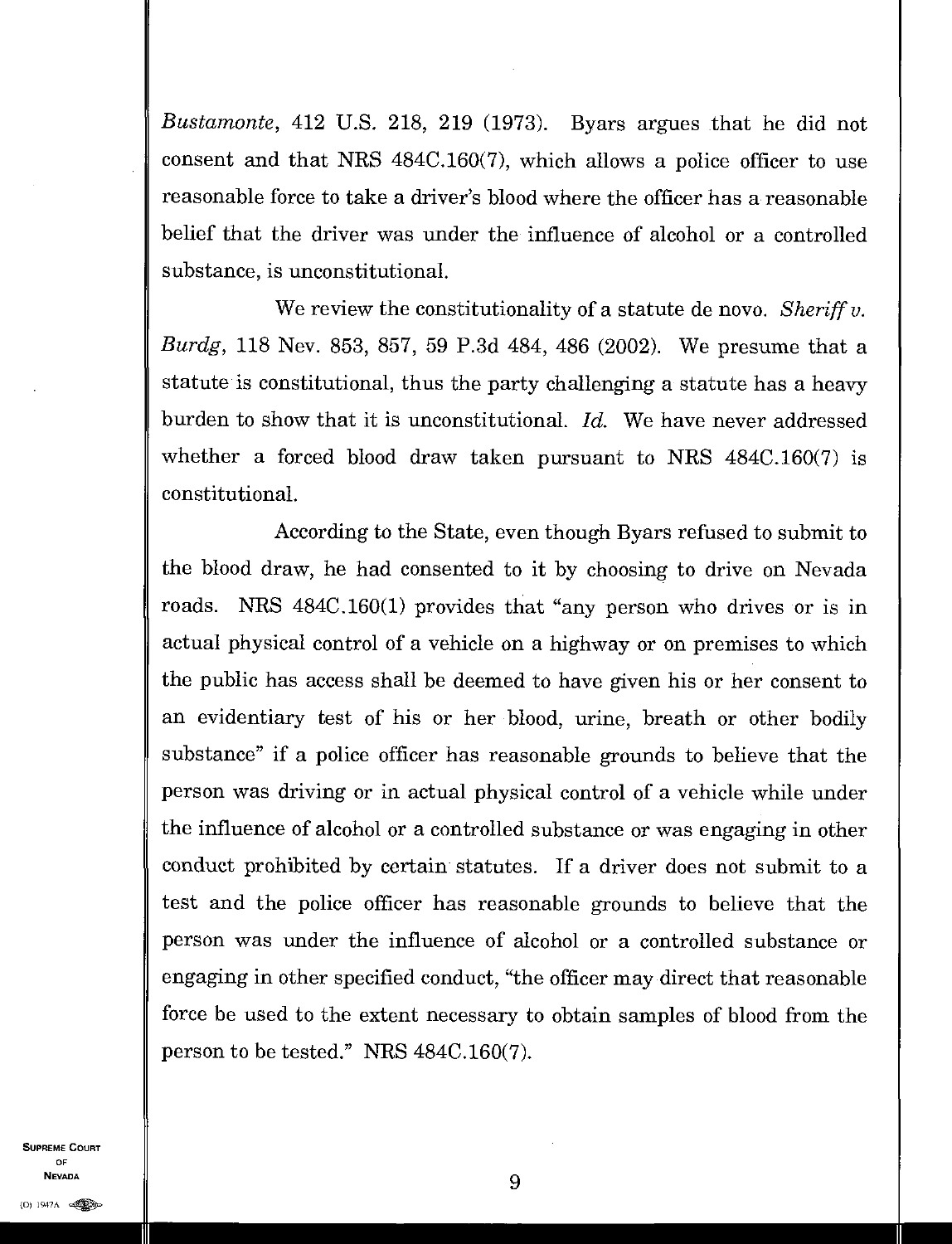The State's argument that consent is valid based solely on Byars' decision to drive on Nevada's roads is problematic because the statute makes the implied consent irrevocable. A necessary element of consent is the ability to limit or revoke it. *Florida v. Jimeno,* 500 U.S. 248, 252 (1991) ("A suspect may of course delimit as he chooses the scope of the search to which he consents."); *see also United States v. McMullin,* 576 F.3d 810, 815 (8th Cir. 2009) (holding that the occupant of a house "must make an unequivocal act or statement to indicate the withdrawal of the consent"). Just as consent must be freely given, a person must be free to withdraw or limit it. *United States v. McWeeney,* 454 F.3d 1030, 1035-36 (9th Cir. 2006) (holding that law enforcement officers may not "coerce a citizen into believing that he or she had no authority to enforce" the right to withdraw consent).

A number of jurisdictions have upheld implied consent statutes where refusing to submit to a blood test results in criminal or administrative penalties. *See, e.g., People v. Harris,* 170 Cal. Rptr. 3d 729, 734 (Ct. App. 2014) (upholding the state's implied consent statute, which attaches a criminal penalty to refusal, noting that "it is no great innovation to say that implied consent is legally effective consent, at least so long as the arrestee has not purported to withdraw that consent"); *State v. Brooks*, 838 N.W.2d 563, 570, 572-73 (Minn. 2013) (concluding that the state's implied consent statute, which criminalizes refusal to consent, is constitutional, and that the decision to submit to the test "is not coerced simply because Minnesota has attached the penalty of making it a crime to refuse the test"). The critical distinction between such jurisdictions and Nevada is that NRS 484C.160(7) allows a police officer to force a blood draw where a driver refuses to submit to a test, thus a Nevada driver who

SUPREME COURT OF  $\blacksquare$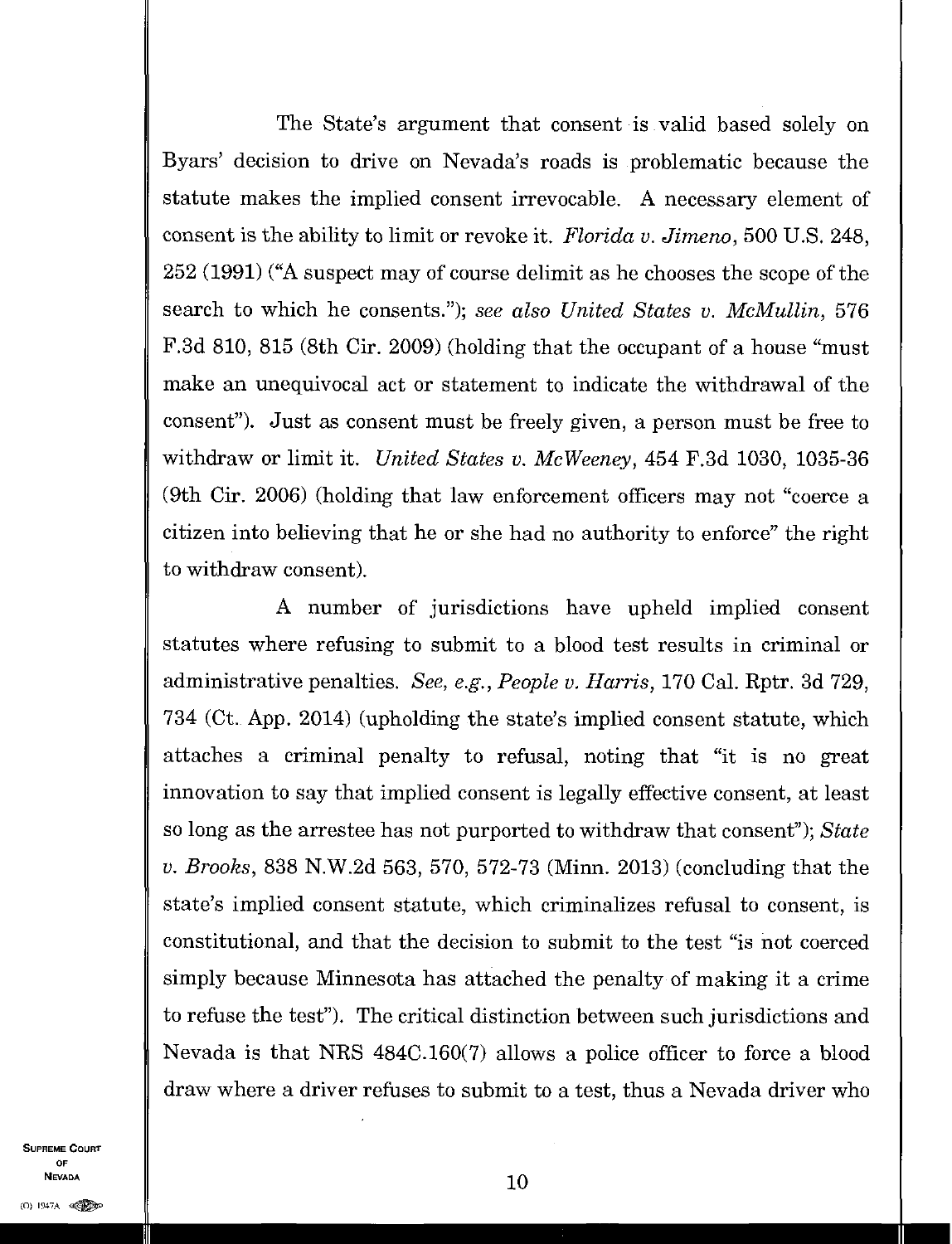falls under the criteria set forth in NRS 484C.160(7) is not given a choice between submitting to a test or facing a penalty. We have found no jurisdiction that has upheld an implied consent statute that allows an officer to use force to obtain a blood sample upon the driver's refusal to submit to a test.

The State argues that the plurality in *McNeely* tacitly approved of Nevada's implied consent statute as an alternative to the exigent circumstances justification for a warrantless blood draw. The plurality in *McNeely* noted that in order to serve the important interest of preventing impaired driving, all 50 states "have adopted implied consent laws that require motorists, as a condition of operating a motor vehicle within the [s]tate, to consent to BAC testing if they are arrested or otherwise detained on suspicion of a drunk-driving offense." *McNeely,* 569 U.S. at <sub>1</sub>, 133 S. Ct. at 1566. "Such laws impose significant consequences when a motorist withdraws consent; typically the motorist's driver's license is immediately suspended or revoked, and most [s]tates allow the motorist's refusal to take a BAC test to be used as evidence against him in a subsequent criminal prosecution."  $Id.$  at  $\_\_$ , 133 S. Ct. at 1566. At no point does the plurality appear to retreat from the warrant requirement for nonconsensual blood draws, and the Court's description of implied consent laws does not appear to endorse our particular statutory scheme.

In fact, the U.S. Supreme Court relied on *McNeely* in reversing a Texas appellate court's determination that a forced blood draw was constitutional based solely on consent derived from an implied consent statute. Aviles v. Texas, 571 U.S. <sub>...</sub>, ..., 134 S. Ct. 902, 902 (2014), *vacating Aviles v. State,* 385 S.W.3d 110 (Tex. App. 2012). The defendant

SUPREME COURT OF **11 11**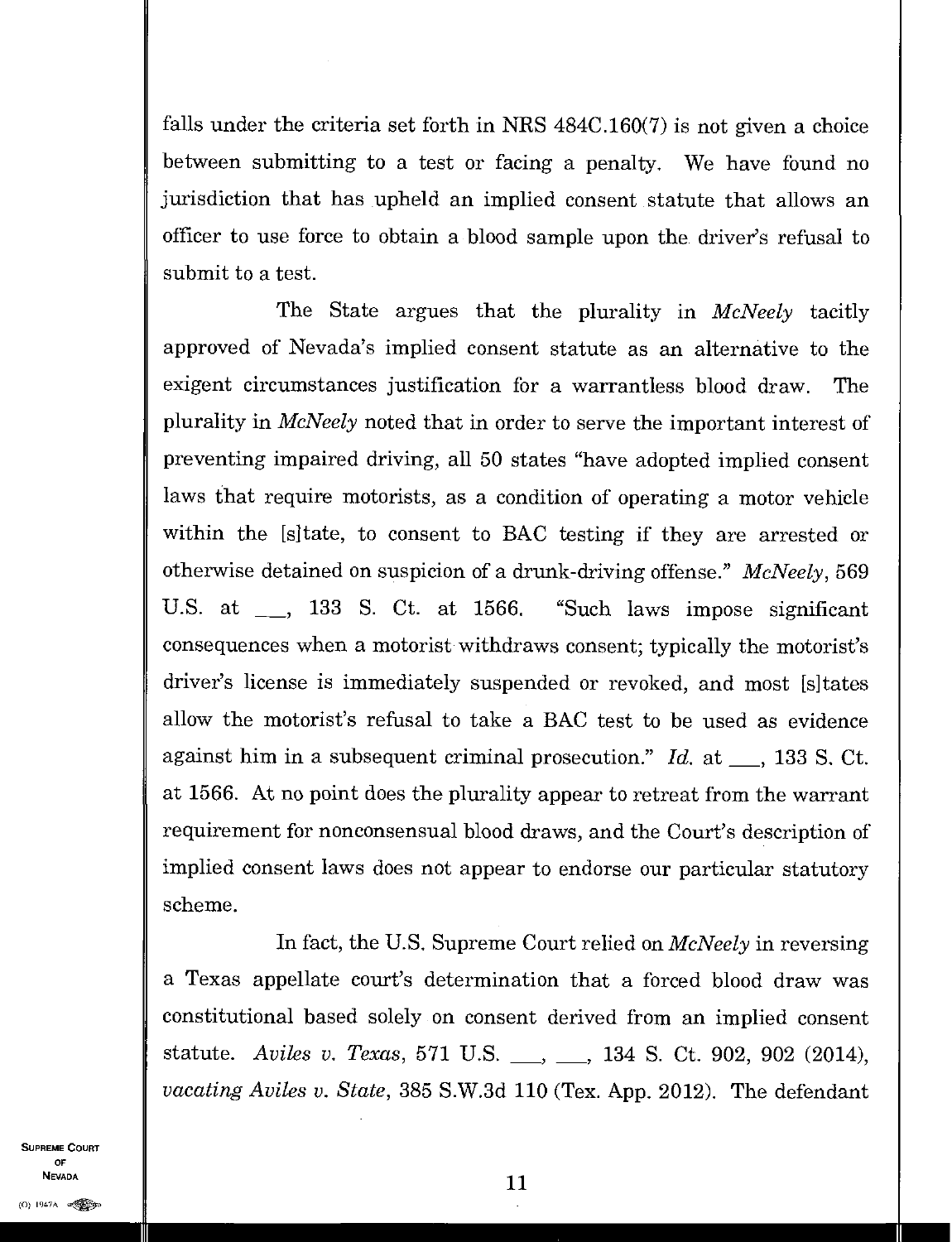in *Aviles* was stopped for suspicion that he was driving under the influence. *Aviles u. State,* 385 S.W.3d at 112. Upon learning that Aviles had two prior DUI convictions, the officer requested a breath or blood specimen which Aviles refused. *Id.* The officer compelled a blood draw under Tex. Transp. Code Ann. § 724.012(b) (West 2011), which provides that an officer "'shall require the taking of a specimen of the person's breath or blood" if the suspect has at least two prior DUI convictions. *Id.* at 112-13 (quoting Tex. Transp. Code Ann.  $\S 724.012(b)$  (West 2011)). The Texas Court of Appeals considered the defendant's appeal prior to the *McNeely* decision, and concluded that such a search without a warrant was justified based on consent alone, relying on prior Texas precedent. *Id.*  at 115-16.

Aviles filed a petition for a writ of certiorari with the U.S. Supreme Court. After issuing *McNeely,* the U.S. Supreme Court granted certiorari and issued a brief order vacating the Texas Court of Appeals' opinion and remanding "for further consideration in light of *Missouri v. McNeely." Aviles,* 571 U.S. at <sub>1</sub>, 134 S. Ct. at 902. Although this very short order appears to hold limited precedential value on its own, it undermines support for the conclusion that consent alone is a viable justification for a warrantless search where the subject of the search does not have the option to revoke consent.

Thus, we conclude that NRS 484C.160(7) allows a police officer to engage in a warrantless, nonconsensual search in violation of the Fourth Amendment. The implied consent provision in NRS 484C.160(1) does not overcome the statute's infirmity because the statute does not allow a driver to withdraw consent, thus a driver's so-called consent

SUPREME COURT OF NEVADA  $\parallel$  12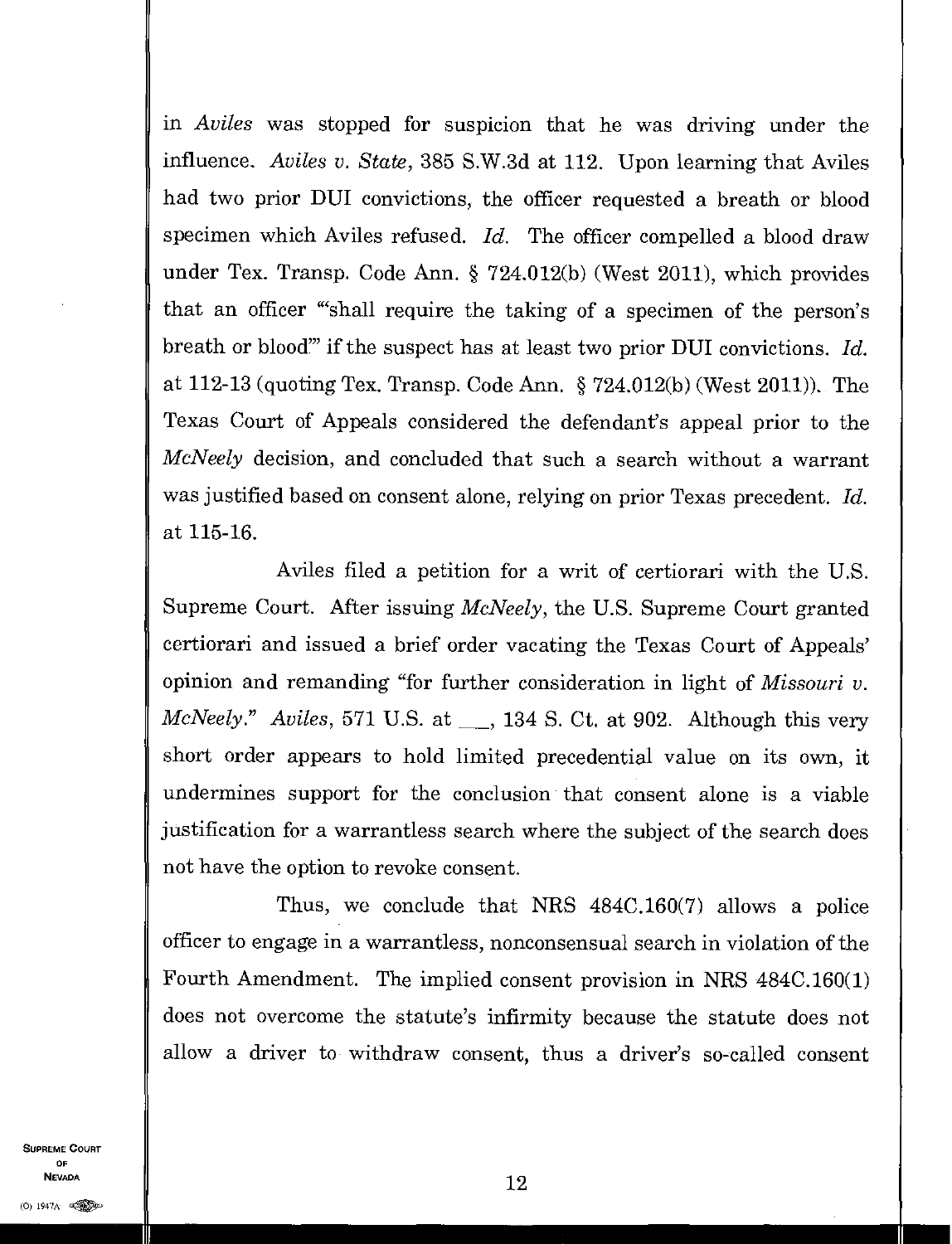cannot be considered voluntary. Accordingly, we conclude that NRS 484C.160(7) is unconstitutional.

## *The good-faith exception to the exclusionary rule applies*

The State argues that Trooper Murwin relied on the implied consent statute in good faith, thus suppression is not required. In *United States v. Leon,* the U.S. Supreme Court held that where the police rely in good faith on a warrant issued by a neutral magistrate, evidence seized pursuant to that warrant would not be suppressed. 468 U.S. 897, 919-20 (1984). The Court has also found such a good-faith exception where the police reasonably rely on a statute later found unconstitutional. *Illinois v. Krull,* 480 U.S. 340, 349-51 (1987). We conclude that the good-faith exception applies here.

The U.S. Constitution does not provide for exclusion of evidence obtained in violation of the Fourth Amendment. *Arizona v. Evans*, 514 U.S. 1, 10 (1995). Instead, the exclusionary rule is a judicial remedy designed to deter law enforcement from future Fourth Amendment violations. *Leon,* 468 U.S. at 906. Accordingly, "suppression of evidence obtained pursuant to a warrant should be ordered only on a case-by-ease basis and only in those unusual cases in which exclusion will further the purposes of the exclusionary rule." *Id.* at 918; *see also State v. Allen,* 119 Nev. 166, 172, 69 P.3d 232, 236 (2003) ("Exclusion is only appropriate where the remedial objectives of the exclusionary rule are served."). While *Leon* is applicable to situations where a police officer has an objectively reasonable good-faith belief in the validity of an improperly issued warrant, the U.S. Supreme Court extended that same logic to legislatures in *Krull.* Presuming that legislatures do not intentionally pass unconstitutional laws, the Court determined that a government agent was justified in relying on the presumption that a statute

SUPREME COURT OF NEVADA  $13$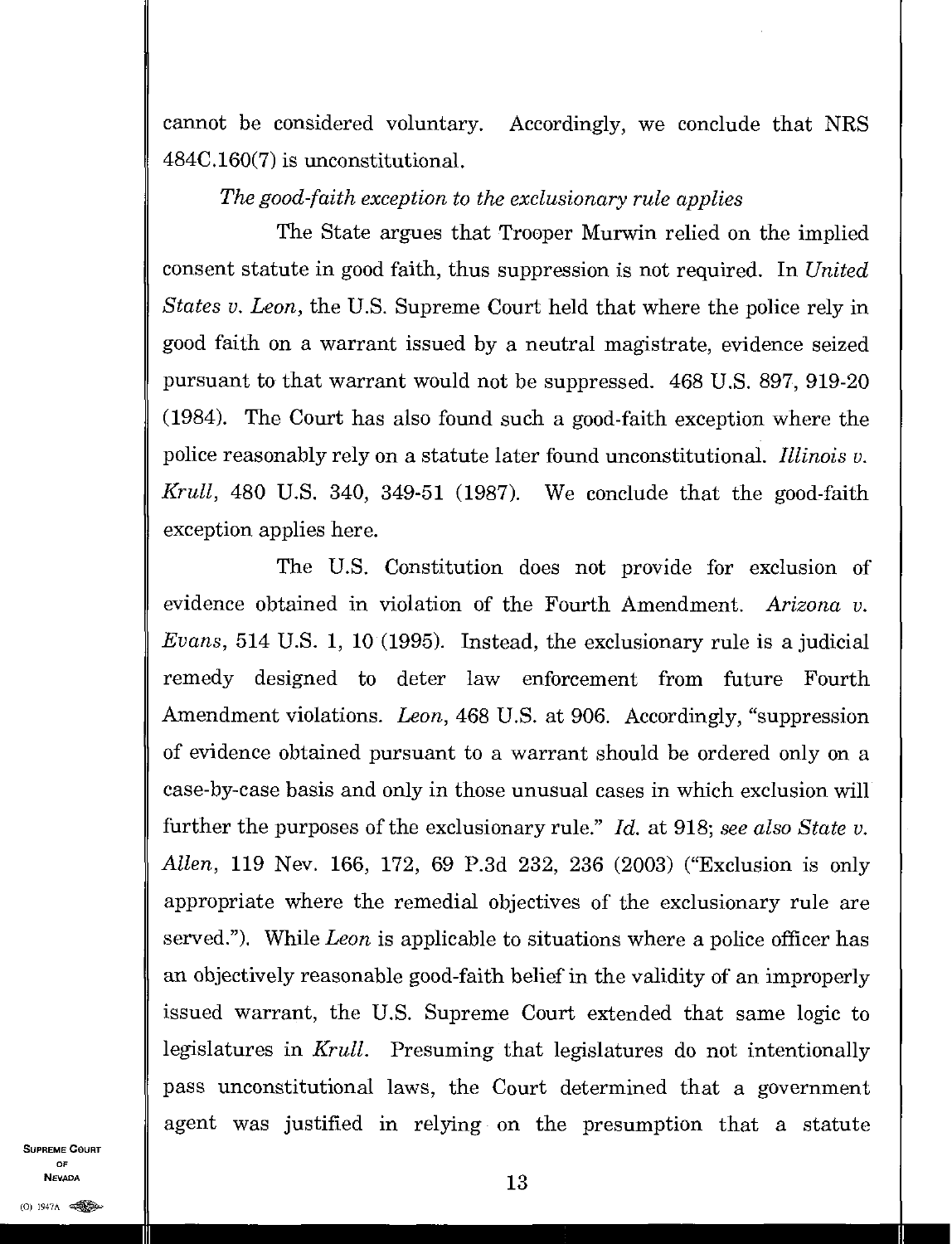authorizing warrantless administrative searches was constitutional. *Krull,* 480 U.S. at 349-51. The Court has also refused to apply the exclusionary remedy where a police officer relies in good faith on appellate precedent that is later overturned. *Davis v. United States*, 564 U.S. 131 S. Ct. 2419, 2432-34 (2011).

We conclude that exclusion in the present case would not act as a deterrent to unconstitutional police conduct, thus the exclusionary remedy is not mandated. The record does not contradict the State's assertion that Trooper Murwin relied in good faith on the constitutional validity of NRS 484C.160, and such reliance appears reasonable, as prior to *McNeely,* the U.S. Supreme Court had upheld the constitutionality of warrantless blood draws under the exigent circumstances exception to the warrant requirement. *Schmerber v. California,* 384 U.S. 757, 772 (1966). While *McNeely* concluded that *Schmerber* did not create a per se exigency, Trooper Murwin relied on the presumptive constitutionality of the statute and prior U.S. Supreme Court precedent, thus the deterrent purpose of the exclusionary rule would not be served by excluding the evidence in this case. *See Allen,* 119 Nev. at 172, 69 P.3d at 236. 3

*The district court erred by convicting Byars of being an unlawful user in possession of a firearm after merging the count with the conviction for felon in possession of a firearm* 

Byars argues that a person cannot be convicted of being an unlawful user or addict in possession of a firearm under NRS  $202.360(1)(c)$ where the State only proves a single use of a controlled substance. We

SUPREME COURT OF

<sup>3</sup>Because the good-faith exception to the exclusionary remedy applies, we need not determine whether the admission of the blood draw evidence was harmless error beyond a reasonable doubt. *Chapman v. California,* 386 U.S 18, 24 (1967).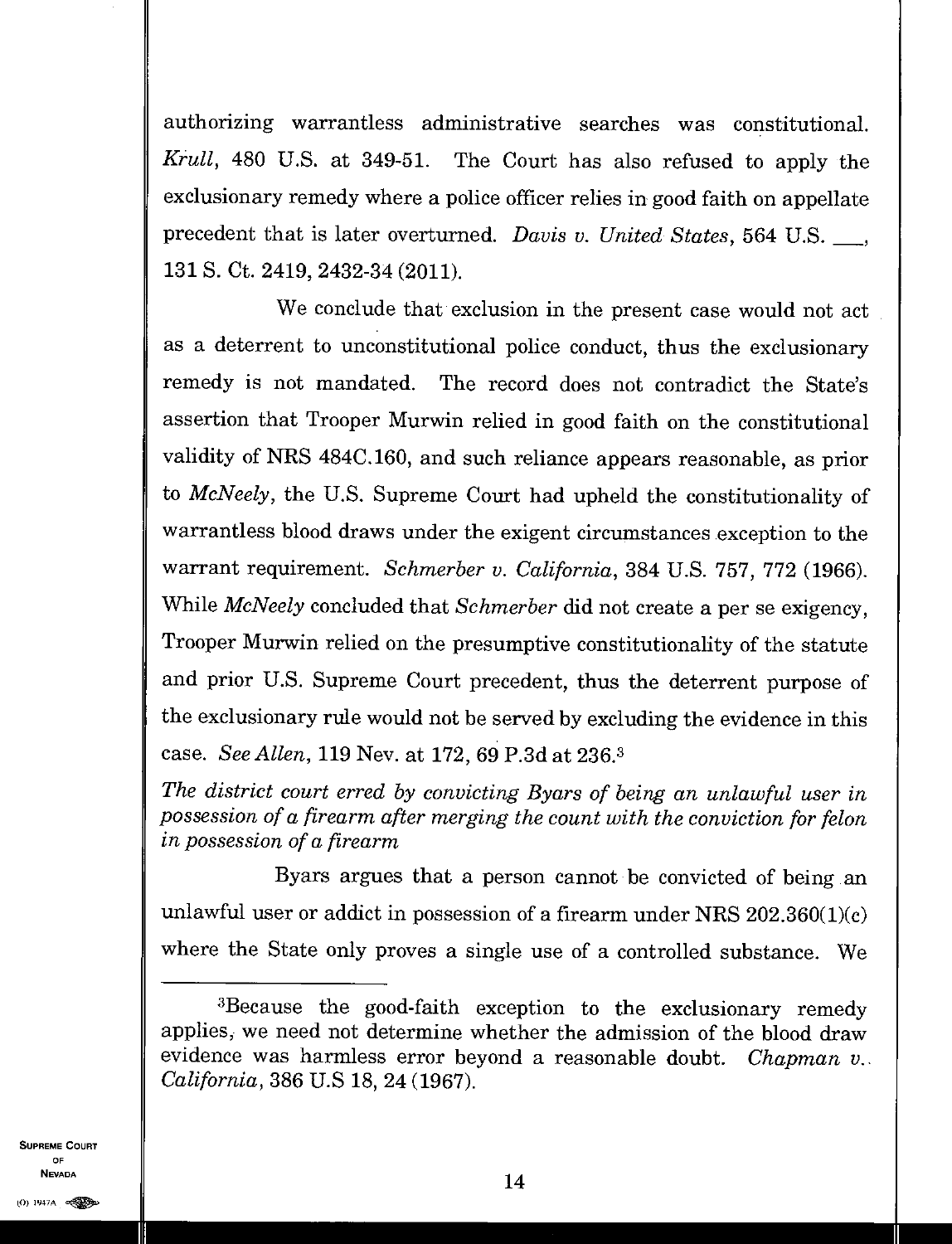need not reach this issue. The district court merged the sentence for unlawful user in possession of a firearm with the sentence for felon in possession of a firearm but did not merge the underlying 'convictions. On appeal, the State concedes that the district court should not have found Byars guilty of being an unlawful user in possession of a firearm after merging the count with the conviction for felon in possession of a firearm. In light of the State's concession, we reverse the portion of the judgment of conviction adjudicating Byars guilty of being an unlawful user or addict in possession of a firearm and remand for the district court to correct the judgment of conviction. *See Hewitt v. State,* 113 Nev. 387, 391 & n.4, 936 P.2d 330, 333 & n.4 (1997) (reversing a conviction for a lesser-included offense where the district court did not merge the lesser offense with the greater offense but did not sentence the defendant for the lesser-included offense, and noting that because the defendant was not sentenced for the lesser-included offense, the effect of the reversal of the conviction should be to correct the judgment of conviction), *overruled on other grounds by Martinez v. State,* 115 Nev. 9, 12 n.4, 974 P.2d 133, 135 n.4 (1999). We therefore need not address Byars' argument that a single use does not justify a conviction under NRS 202.360(1)(c).

*The State adequately proved the corpus delicti of the felon-in-possession charge* 

Byars argues that the State did not prove the *corpus delicti* of the felon-in-possession-of-a-firearm charge. We conclude that this argument is unpersuasive.

We have held that "[t]he *corpus delicti* of a crime must be proven independently of the defendant's extrajudicial admissions." *Doyle v. State,* 112 Nev. 879, 892, 921 P.2d 901, 910 (1996), *overruled on other grounds by Kaczmarek v. State,* 120 Nev. 314, 333, 91 P.3d 16, 29 (2004).

SUPREME COURT OF  $\blacksquare$  $N$ Evada<br>(0) 1947A  $\otimes$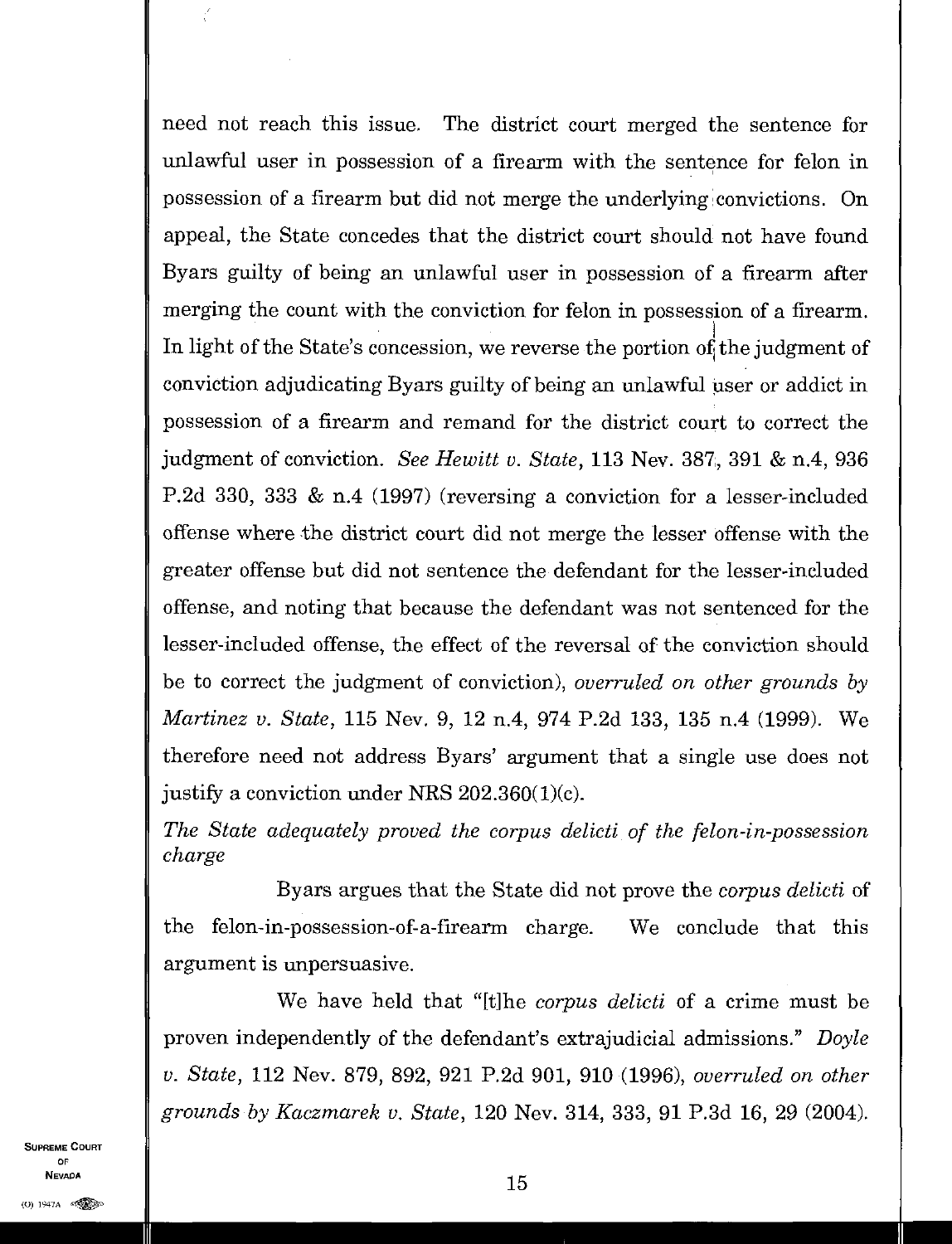At a minimum, this requires a prima facie showing by the State "permitting the reasonable inference that a crime was committed." *Id.*  (quoting *People v. Alcala,* 685 P.2d 1126, 1136 (Cal. 1984), *superseded by statute on other grounds as stated in People v. Falsetta,* 986 P.2d 182, 186 (Cal. 1999)).

Here, the State asserted that Byars went by the alias Marcus Jones and introduced two judgments of conviction from a Las Vegas district court for Marcus Jones, born on March 14, 1974. The State also introduced testimony from the court clerk for the Justice Court of New River Township that Byars told the court during his initial appearance that he was convicted in Las Vegas of those charges under the name Marcus Jones, and that he was born on March 14, 1974. The State then played the audio of that appearance for the jury.

As the record demonstrates, the admission by Byars during the initial appearance that he had identified himself as Marcus Jones, was born on March 14, 1974, and had been convicted of prior felonies in Las Vegas was corroborated by two judgments of conviction for a Marcus Jones, born on March 14, 1974, in Las Vegas. Accordingly, we conclude that the State provided prima facie evidence that supported a reasonable inference that the crime, felon in possession of a firearm, was committed. *See Doyle,* 112 Nev. at 892, 921 P.2d at 910.

*The convictions for misdemeanor DUI and felony being under the influence of a controlled substance do not violate the Double Jeopardy Clause* 

Byars argues that his convictions for misdemeanor DIJI and felony being under the influence of a controlled substance violated the Double Jeopardy Clause of the Fifth Amendment and that the convictions are redundant. We conclude that neither argument is persuasive.

SUPREME COURT OF NEVADA  $16$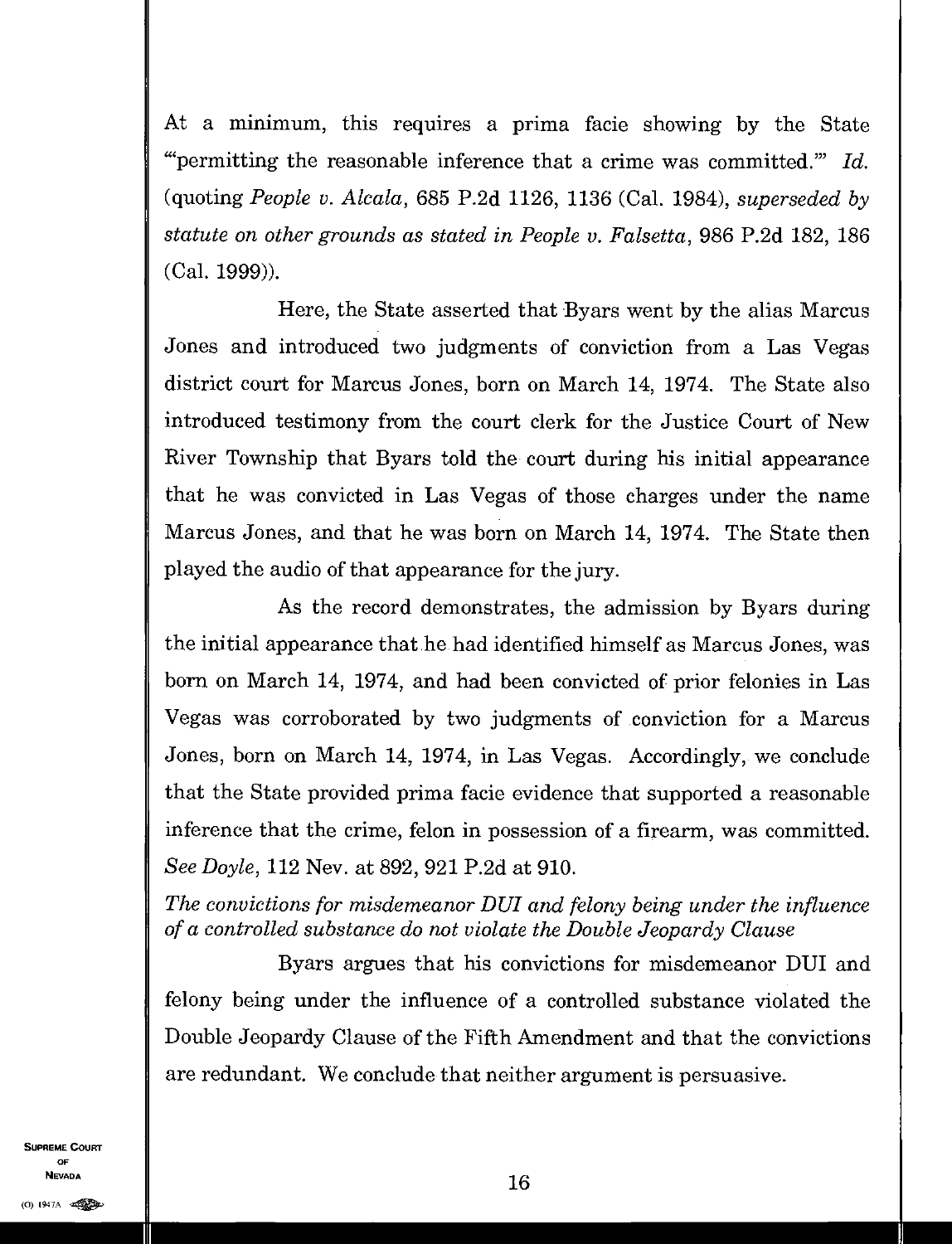## *Double jeopardy*

"[T]he Double Jeopardy Clause protects against three distinct abuses: a second prosecution for the same offense after acquittal; a second prosecution for the same offense after conviction; and multiple punishments for the same offense." *Williams v. State,* 118 Nev. 536, 548, 50 P.3d 1116, 1124 (2002) (alteration in original) (internal quotations omitted). The U.S. Supreme Court has held that "the test to be applied to determine whether there are two offenses or only one, is whether each provision requires proof of a fact which the other does not." *Blockburger v. United States,* 284 U.S. 299, 304 (1932).

NRS 453.411 provides that it is unlawful to knowingly use or be under the influence of a controlled substance except in accordance with a legal prescription. A conviction for driving under the influence of a prohibited substance under NRS 484C.110(3) requires the State to prove that a person (1) drove or was in "actual physical control of a vehicle on a highway or on premises to which the public has access," (2) with an amount of a prohibited substance in his or her blood or urine, (3) that is equal to or greater than an amount of the prohibited substance found in NRS 484C.110(3) (for marijuana, this is 2 nanograms per milliliter of blood). NRS 484C.110(2) alternatively allows for a conviction where the person is under the influence of a controlled substance.

This court has held that a violation of NRS 484C.110 on the theory that an illegal amount of a controlled substance is found in the blood (referred to as a "per se violation") is a separate violation from driving a vehicle while impaired. *Williams,* 118 Nev. at 549, 50 P.3d at 1124. According to this court in *Williams,* "each of these subsections defines a separate offense for purposes of double jeopardy analysis." *Id.*  Thus, we conclude that where the State secures a conviction for a per se

SUPREME COURT OF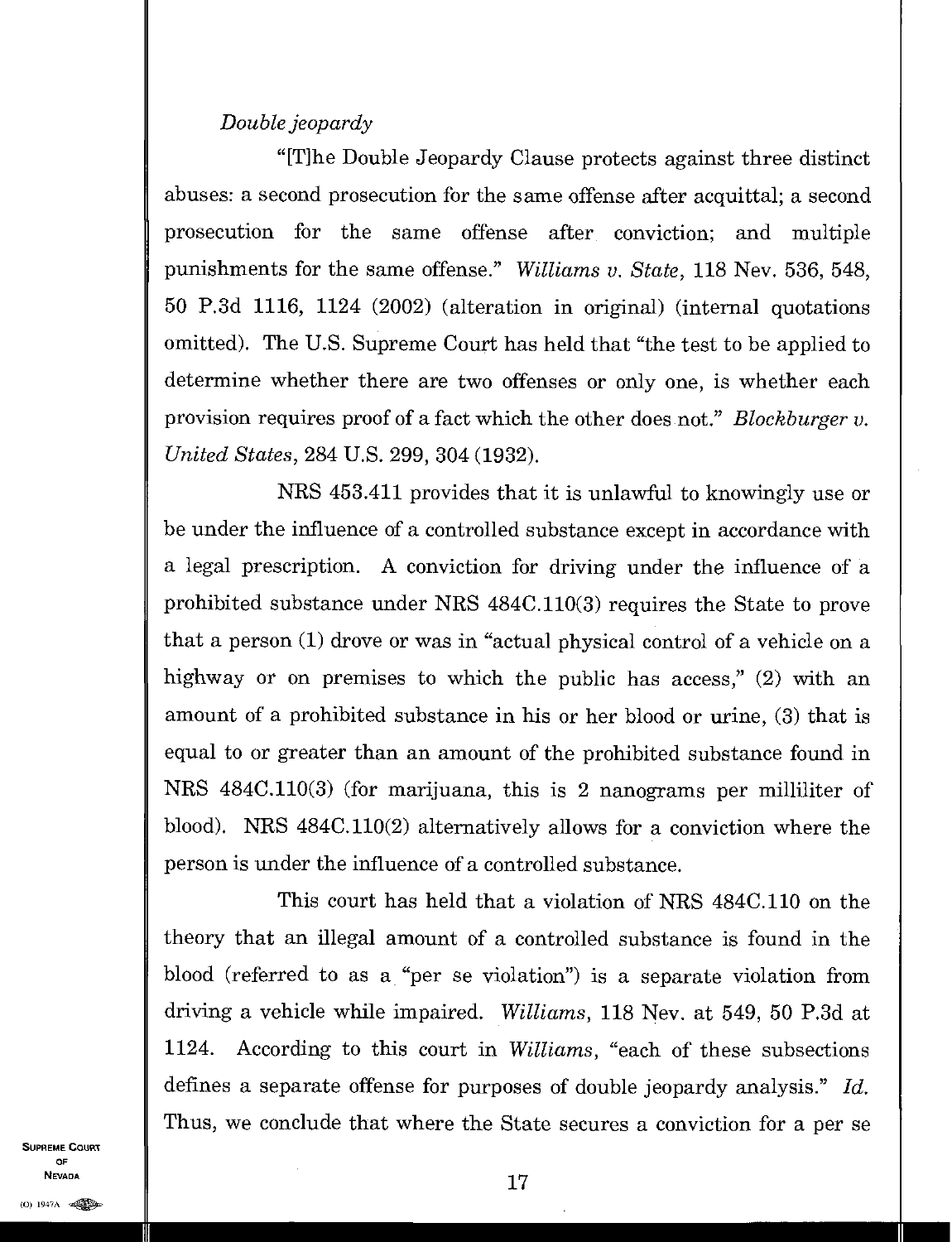violation, as the State did here, the State is proving a separate element (a threshold amount of marijuana in the blood) than the under-the-influence element of NRS 453.411. For that count, the State introduced testimony that the level of marijuana in Byars' blood would cause a person to be impaired in addition to proving that Byars had the threshold statutory amount for a DUI conviction.

Accordingly, we conclude that the two convictions did not violate the Double Jeopardy Clause.

#### *Redundancy*

Byars argues that in addition to violating the Double Jeopardy Clause, the two convictions are redundant. Byars cites to a number of Nevada cases for the proposition that a defendant is not subject to multiple convictions for the same conduct. This court has disapproved of the "same conduct" theory, however, specifically mentioning the three cases cited by Byars in support of his argument. *Jackson v. State,* 128 Nev. " 291 P.3d 1274, 1282 (2012) (naming *Salazar v. State,* 119 Nev. 224, 228, 70 P.3d 749, 751-52 (2003), *Skiba v. State,* 114 Nev. 612, 616, 959 P.2d 959, 961 (1998), and *Albitre v. State,* 103 Nev. 281, 283-84, 738 P.2d 1307, 1309 (1987), and overruling these cases and their progeny). In light of our prior disapproval, we conclude that Byars' argument in this regard lacks merit.

#### *Sufficient evidence supports the convictions for battery*

Byars argues that sufficient evidence did not support his two convictions for battery. Specifically, Byars argues that the State did not provide evidence that he intended to strike the two officers during the forced blood draw and the contact did not cause any injury to either the officers or their uniforms. We conclude that this argument is unpersuasive.

SUPREME COURT OF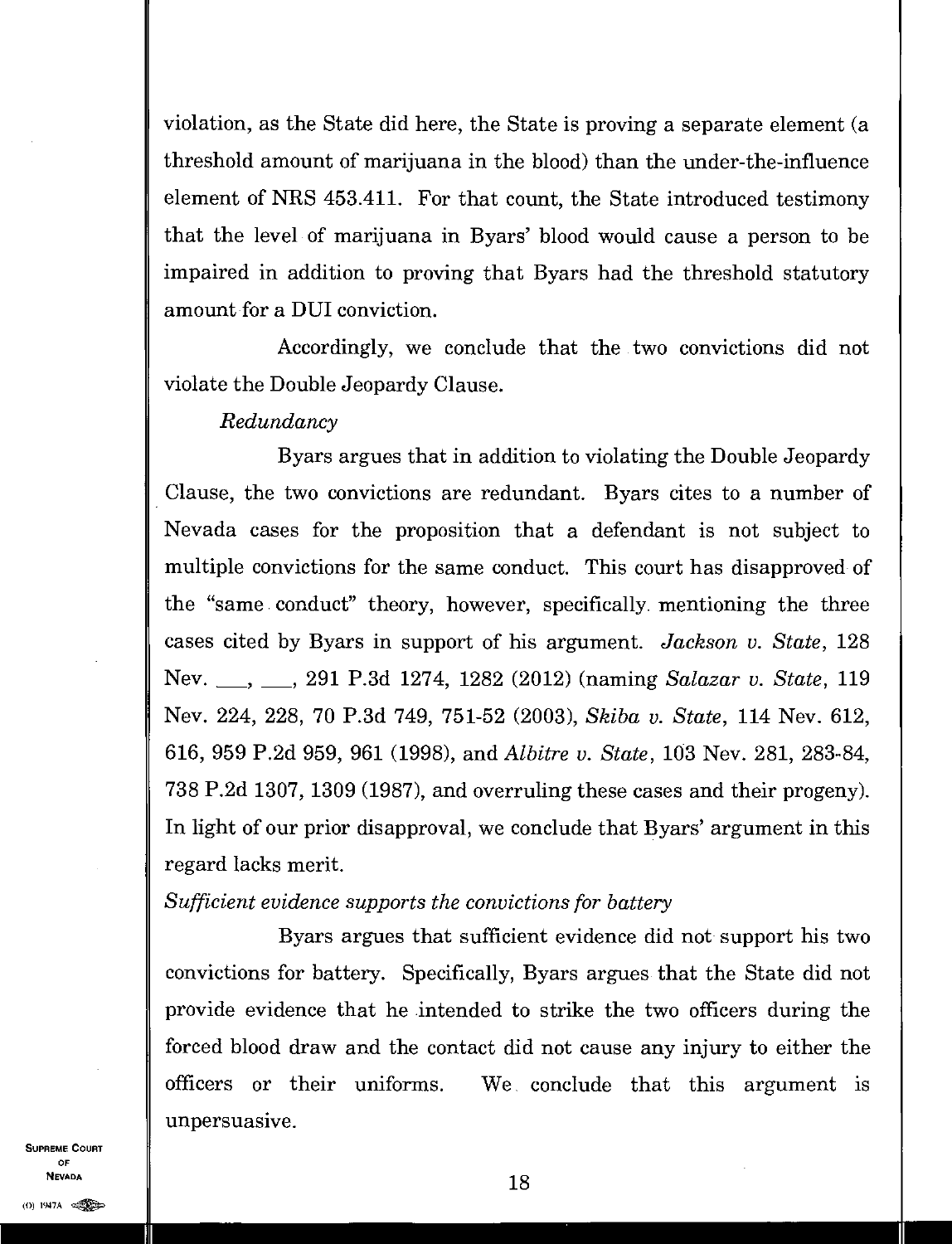In reviewing the sufficiency of the evidence in a criminal case, we determine whether any rational trier of fact could have found the essential elements of the crime beyond a reasonable doubt after viewing the evidence in a light most favorable to the prosecution. *McNair v. State,*  108 Nev. 53, 56, 825 P.2d 571, 573 (1992).

Battery is "any willful and unlawful use of force or violence upon the person of another." NRS  $200.481(1)(a)$ . Looking to California, whose battery statute Nevada's is based upon, we have interpreted battery broadly to be "the intentional and unwanted exertion of force upon another, *however slight.*" Hobbs v. State, 127 Nev. \_\_, \_\_, 251 P.3d 177, 179-80 (2011) (emphasis added). California has further clarified that battery is a general intent crime. *People v. Lara,* 51 Cal. Rptr. 2d 402, 405 (Ct. App. 1996). Thus, the prosecutor need only prove that "the defendant actually intend[ed] to commit a willful and unlawful use of force or violence upon the person of another." *Id.* (internal quotations omitted).

Here, the prosecution introduced evidence that Byars made clear before the blood draw• that he would resist and that he stated, "Watch. Watch. I know what I can do. Watch." Byars flailed during the blood draw, striking Trooper Murwin and a sheriffs deputy who assisted in restraining Byars for the blood draw. While Byars contests some of the specific details of Trooper Murwin's testimony, he does not contest that he made contact with the officers. Furthermore, the fact that the blows did not result in injuries to the officers or their uniforms is not relevant to the question of whether a battery occurred. *Hobbs*, 127 Nev. at <sub>1, 251</sub> P.3d at 180. Thus, we conclude that the State has provided sufficient evidence to support the jury's verdict beyond a reasonable doubt that Byars

SUPREME COURT OF  $\blacksquare$ NEVADA  $\blacksquare$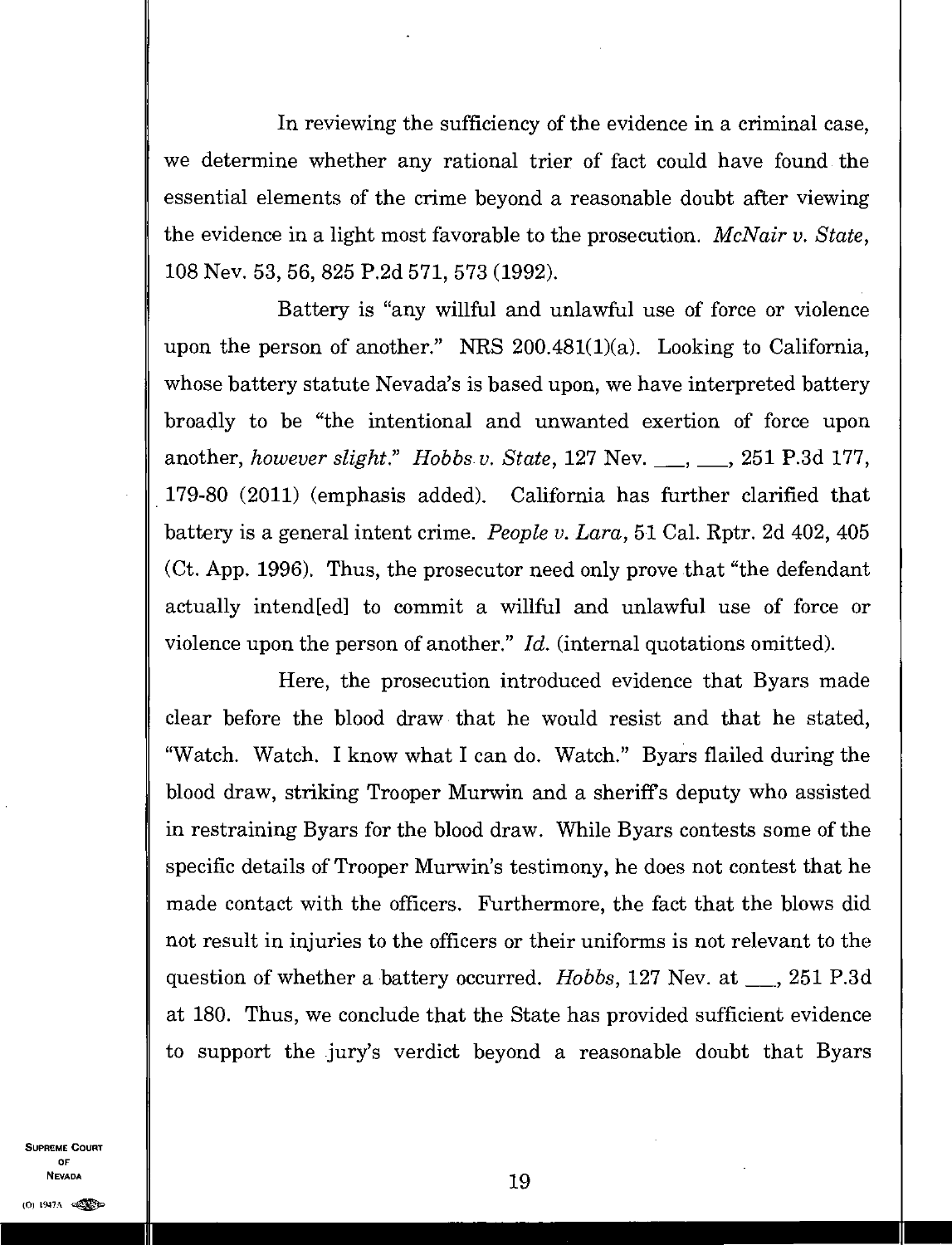intentionally used force upon another, however slight. *Hobbs,* 127 Nev. at 251 P.3d at 180; *McNair,* 108 Nev. at 56, 825 P.2d at 573.

*Byars was in custody when he committed the batteries* 

Byars argues that he was not in lawful custody when the batteries were committed. We disagree.

A battery committed on a peace officer while in lawful custody or confinement is a felony under NRS 200.481. In the context of defining lawful custody or confinement under NRS 200.481, we have noted that a person is a prisoner "when one is *'held'* in custody under process of law or under lawful arrest." *Dumaine v. State*, 103 Nev. 121, 124, 734 P.2d 1230, 1232 (1987) (quoting NRS 193.022 and NRS 208.085). This requires a person to either submit to the control of an arresting officer or be taken and held in control. *Id.* Here, Trooper Murwin placed Byars under arrest, secured him in a restraining belt, and then transported him to the hospital against Byars' will. Accordingly, we conclude that Byars was in custody for the purposes of the battery enhancement. <sup>4</sup>

SUPREME COURT OF NEVADA  $20$ **NEVADA**<br>(0) 1947A  $\otimes$ 

<sup>4</sup>Byars also argues that his resistance to the officers was lawful because the blood draw was unconstitutional under *McNeely.* The only authority Byars cites for this proposition is *Rosas v. State,* 122 Nev. 1258, 1262, 147 P.3d 1101, 1104 (2006). In *Rosas,* the defendant argued that he was entitled to an instruction on self-defense for a charge of battery upon an officer. *Id.* We agreed that a defendant is entitled to such an instruction where there is some evidence to support it. *Id.* At no point did we decide the underlying factual issue of self-defense in *Rosas,* and in the present case, Byars did not seek any such instruction from the district court. Accordingly, we conclude that *Rosas* is inapposite and Byars' argument is otherwise without merit. *See Maresca v. State,* 103 Nev. 669, 673, 748 P.2d 3, 6 (1987) (noting that this court need not consider allegations of error not cogently argued or supported by any pertinent legal authority).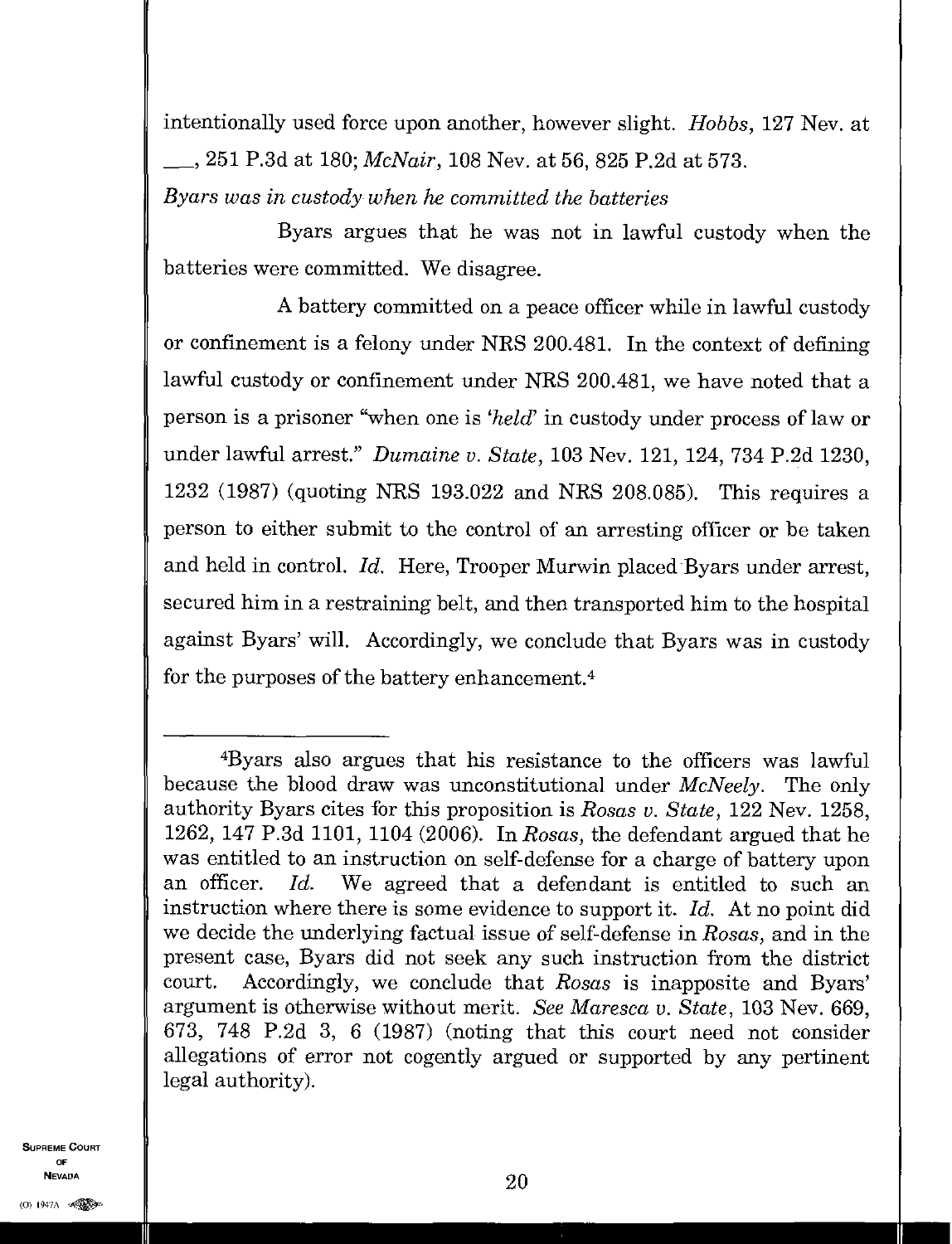*The district court did not abuse its discretion by refusing to sever the first four counts* 

Byars argues that the district court's denial of his motion to sever the first four counts prejudiced his right to a fair trial.

A district court has discretion to join or sever charges, and we review for harmless error a district court's misjoinder of charges. *Weber v. State,* 121 Nev. 554, 570-71, 119 P.3d 107, 119 (2005). NRS 173.115 provides that multiple offenses may be charged together where they are "[b]ased on the same act or transaction; or  $\dots$  [b]ased on two or more acts or transactions connected together or constituting parts of a common scheme or plan."

Byars cites *McIntosh v. State,* 113 Nev. 224, 227, 932 P.2d 1072, 1074 (1997), for the proposition that a motion to sever should be granted where the charges have doubtful relevance to each other. In *McIntosh,* we determined that the district court abused its discretion by allowing the State to introduce evidence that the defendant was in possession of a firearm when the only crime charged was possession or being under the influence of a controlled substance. *Id. McIntosh* did not involve a motion to sever, and there was no firearm-related charge.

Here, the district court bifurcated the felon-in-possession charge in order to prevent prejudice to Byars as a result of testimony about his prior felony convictions but refused to sever the remaining counts. The remaining counts (two battery-upon-an-officer counts, possession of a firearm while under the influence, and being under the influence) are all related to the same transaction or occurrence specifically, Byars' marijuana use and the related efforts to secure a blood sample. Accordingly, we conclude that the district court did not abuse its discretion in refusing to sever those counts.

SUPREME COURT OF **Nevada**<br>(0) 1947A  $\bullet$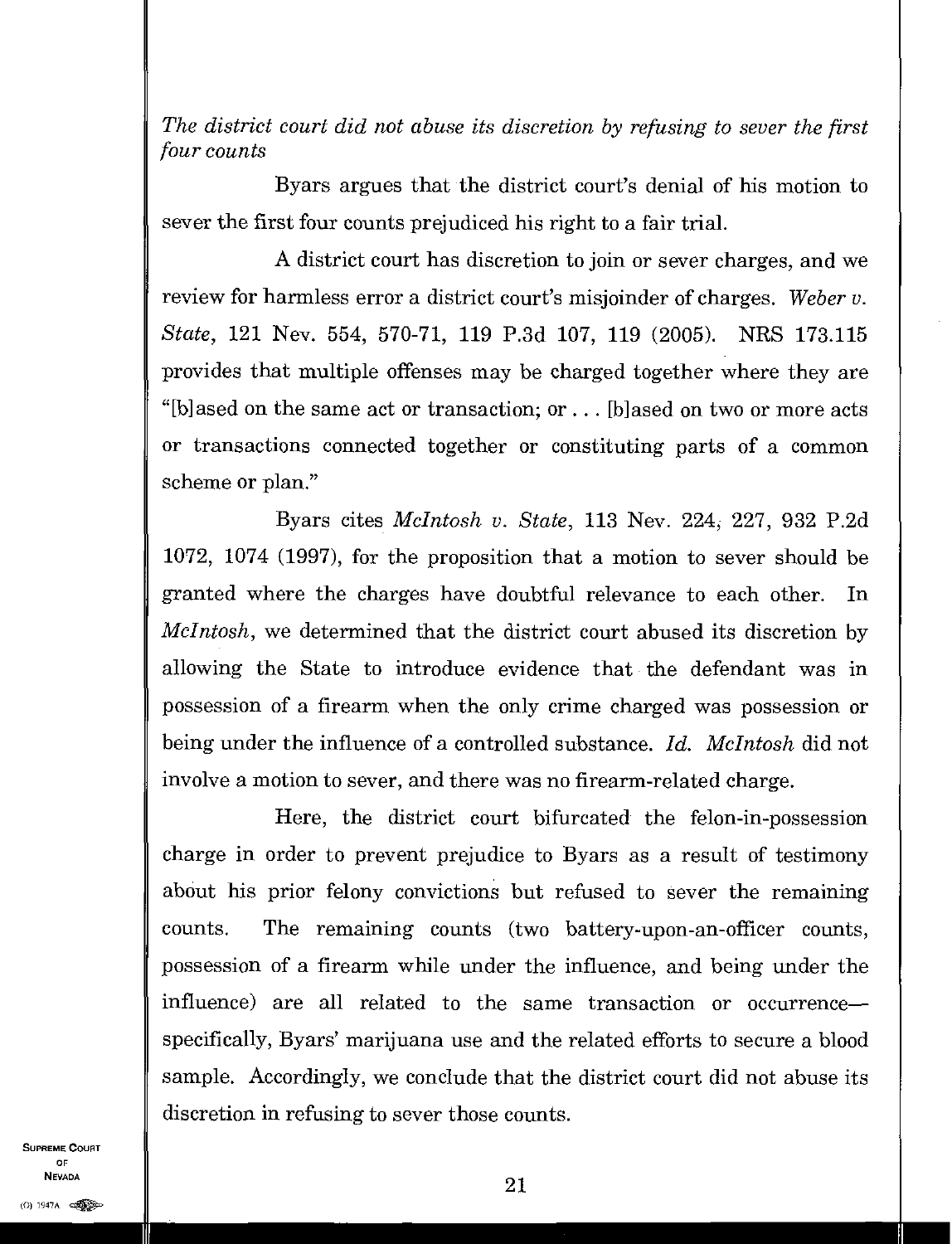# *Remarks during the State's closing argument were not prejudicial*

Byars argues that the State's remarks during closing argument were prejudicial and denied him a fair trial. Byars' counsel did not object to the State's remarks during trial. Accordingly, plain error review is appropriate. *Green v. State,* 119 Nev. 542, 545, 80 P.3d 93, 95 (2003).

To determine if a prosecutor's misconduct was prejudicial, we examine whether a prosecutor's statements so infected the proceedings with unfairness as to result in a denial of due process. *Thomas v. State,*  120 Nev. 37, 47, 83 P.3d 818, 825 (2004). "The statements should be considered in context, and 'a criminal conviction is not to be lightly overturned on the basis of a prosecutor's comments standing alone." *Id.*  (quoting *United States v. Young,* 470 U.S. 1, 11 (1985)). "[P]rosecutors 'may not argue facts or inferences not supported by the evidence?" *Id.* at 48, 83 P.3d at 825 (quoting *Williams v. State,* 103 Nev. 106, 110, 734 P.2d 700, 703 (1987)). The specific statements cited by Byars are as follows:

- "That's how dangerous the circumstance was. [The firearm] was loaded at that time."
- o "[H]e's an unlawful user in possession of that firearm Dangerous combination."
- "And just think of how dangerous it is with somebody under the influence of marijuana to be in possession of a firearm when an officer, who thought he was just giving a speeding ticket out, came up to that vehicle.

How dangerous is that when he was impaired? When he was impaired, not thinking straight."

In regard to the battery counts: "Who's looking after these people who are in custody? They need greater protection for the

SUPREME COURT OF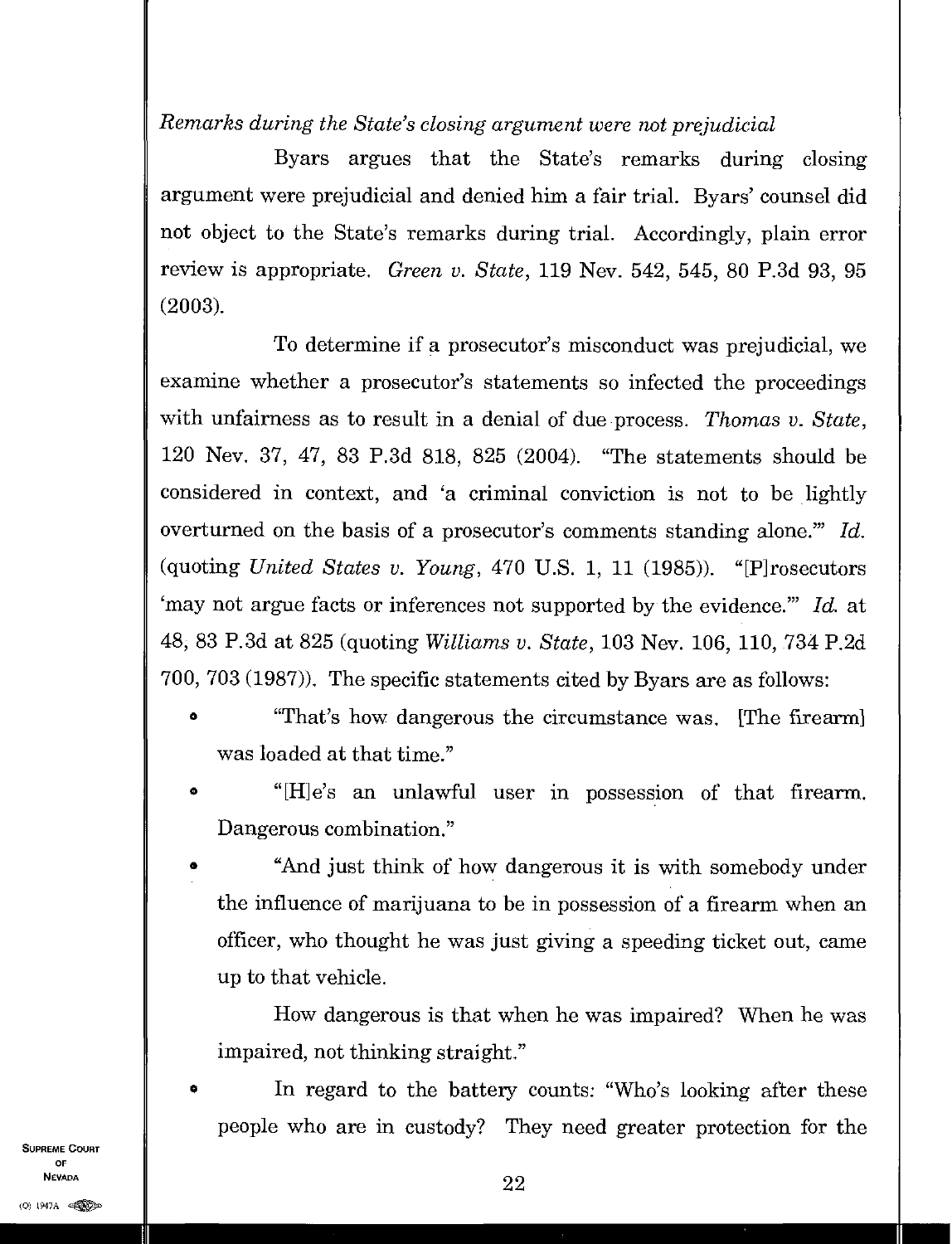dangerous circumstances that can be created by dangerous individuals."

• "What if in fighting he gets one—one of the officer's firearms to go off, kills somebody? Still inadvertent? Not a battery?"

None of these statements include any assertion of fact that is not supported by the record. The argument that the defendant was dangerous is well within bounds because the State appears to refer to the very dangers that justify the criminalization of the behaviors that the State alleged that Byars engaged in. Thus, given the nature of the statements and the high bar for overturning a jury verdict due to a prosecutor's statements at closing argument, we conclude that Byars was not denied a fair trial. *See Thomas,* 120 Nev. at 47, 83 P.3d at 825.

# *CONCLUSION*

Given the U.S. Supreme Court's decision in *Missouri v. McNeely,* we conclude that the natural dissipation of THC from Byars' blood did not, standing alone, create exigent circumstances justifying a warrantless blood draw. We further conclude that NRS 484C.160(7) is unconstitutional because it permits officers to use force to take a suspect's blood without a warrant, valid consent, or another exception to the warrant requirement. Nevertheless, we conclude that Trooper Murwin obtained the evidence in good faith, thus the evidence should not be excluded.

We conclude that the district court erred by merging the sentence for being an unlawful user in possession of a firearm with the sentence for felon in possession of a firearm but not merging the underlying convictions. Accordingly, we reverse the portion of the judgment of conviction finding Byars guilty of being an unlawful user in

SUPREME COURT OF NEVADA  $23$